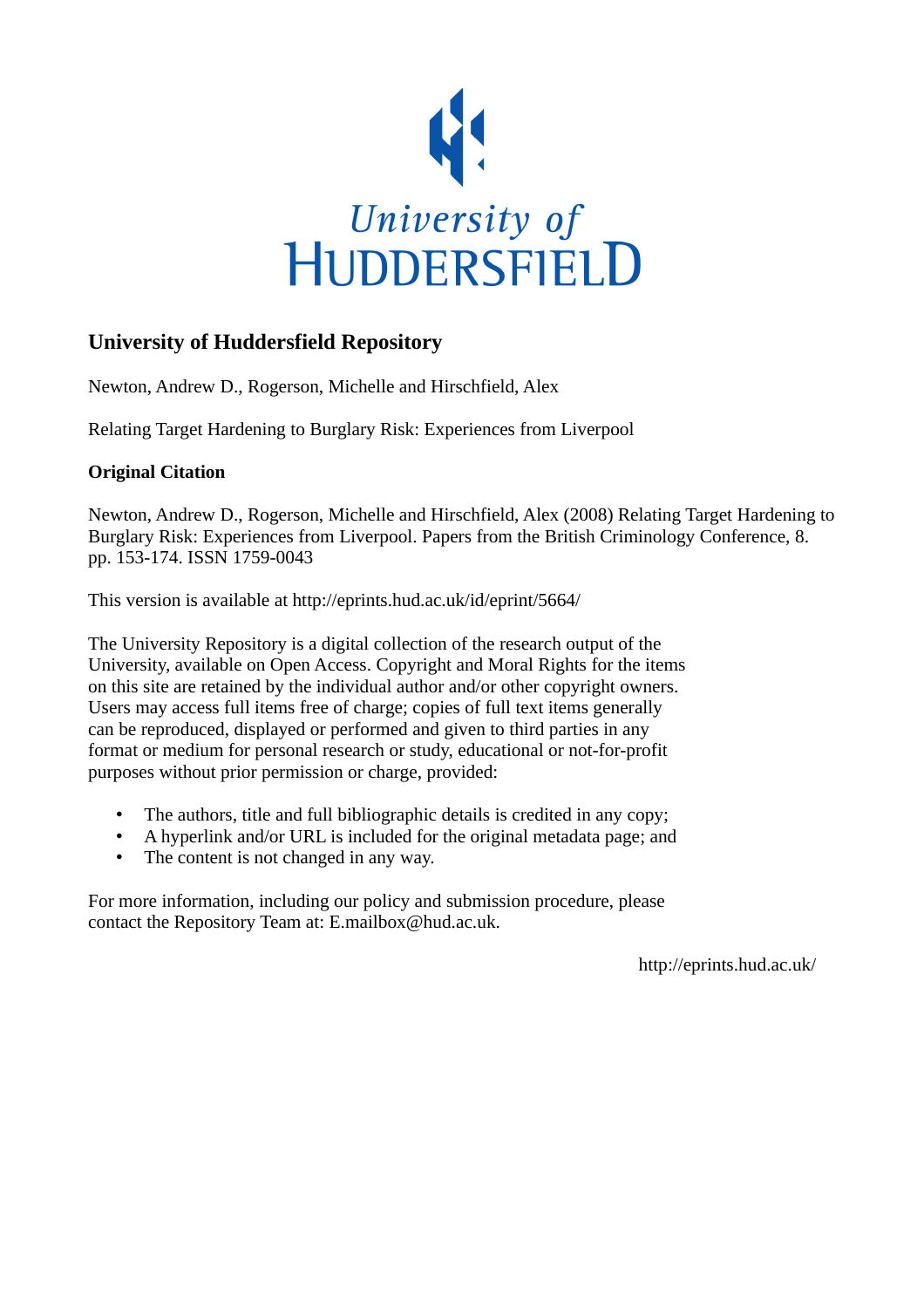## **Title: Relating target hardening to burglary risk: Experiences from Liverpool.**

Paper presented to the British Society of Criminology Conference, University of Huddersfield, 2008. Panel paper:

## **Authors: Andrew Newton<sup>1</sup> , Michelle Rogerson<sup>2</sup> and Alex Hirschfield<sup>3</sup>**

## **Key Words: Burglary Risk, Target-Hardening, Resource Allocation,**

### **Abstract**

This paper explores the relationship between the allocation of target hardening and burglary risk based on recent research in the City of Liverpool. Individual property-level data from a range of sources was collated for each residential property in the city using a unique property reference number. This produced a rich data set enabling burglary and target hardening activity to be analysed through time at both the individual property-level and across a variety of spatial units (e.g. super output areas, wards and regeneration areas). The results highlight an imperfect alignment between target hardening and burglary risk locations largely attributable to the influence of Liverpool's area based regeneration initiatives. The paper makes the case for prioritising properties for target hardening based on a combination of the prior burglary history of individual properties, the burglary risk of an area, and existing levels of target hardening protection.

#### **Author Contact Details**

CSB 14 The Applied Criminology Centre, University of Huddersfield Huddersfield **Queensgate** HD1 3DH

| Tel: +44 (0)1484 47 3837           | Fax: +44 (0)1484 47 1825 | email a.d.newton@hud.ac.uk    |
|------------------------------------|--------------------------|-------------------------------|
| $^{2}$ Tel: +44 (0)1484 47 3223    | Fax: +44(0)1484 47 1825  | email m.rogerson@hud.ac.uk    |
| $\degree$ Tel: +44 (0)1484 47 3676 | Fax: +44(0)1484 47 1825  | email a.hirschfield@hud.ac.uk |

## **Short Biographies**

**Andrew Newton** is a Senior Research Fellow at the Applied Criminology Centre, University of Huddersfield, which he joined in January 2005. He received his PhD from the University of Liverpool in 2004. His research has been funded by a range of organisations including the Home Office, the Department for Transport, Government Office for the North West, Merseyside Police and Merseytravel Passenger Transport Authority. His research interests include GIS and Crime Analysis; Crime on Public Transport; Alcohol Related Violence and Disorder; Environmental Criminology; Policy Analysis and Evaluation; Crime and Technology/Surveillance; Situational Crime Prevention; and Quantitative and Qualitative Research Methods.

**Michelle Rogerson** is a Senior Research Fellow at the Applied Criminology Centre, University of Huddersfield. Michelle joined the centre in 1998 from the Data Archive, University of Essex. She completed a BA in Sociology at Durham University and an MSc in Social Research Methods at the University of Surrey. Michelle is currently registered for her PhD on the prospective identification of emerging crime trends. Her research interests include: Technology, crime and crime prevention; Crime, fear of crime and quality of life; Regeneration and crime; and Repeat victimisation.

**Alex Hirschfield** is Professor of Criminology and Director of the Applied Criminology Centre at the University of Huddersfield. His research interests include environmental criminology, situational and technological approaches to crime reduction, urban regeneration, policy evaluation and health impact assessment. He has secured research funding from ESRC, EPSRC the Home Office, Department of Health, Department of Transport, the Office of the Deputy Prime minister(ODPM) and numerous regeneration partnerships. His other research work is in public health and in 2006 he was elected a Fellow of the Faculty of Public Health.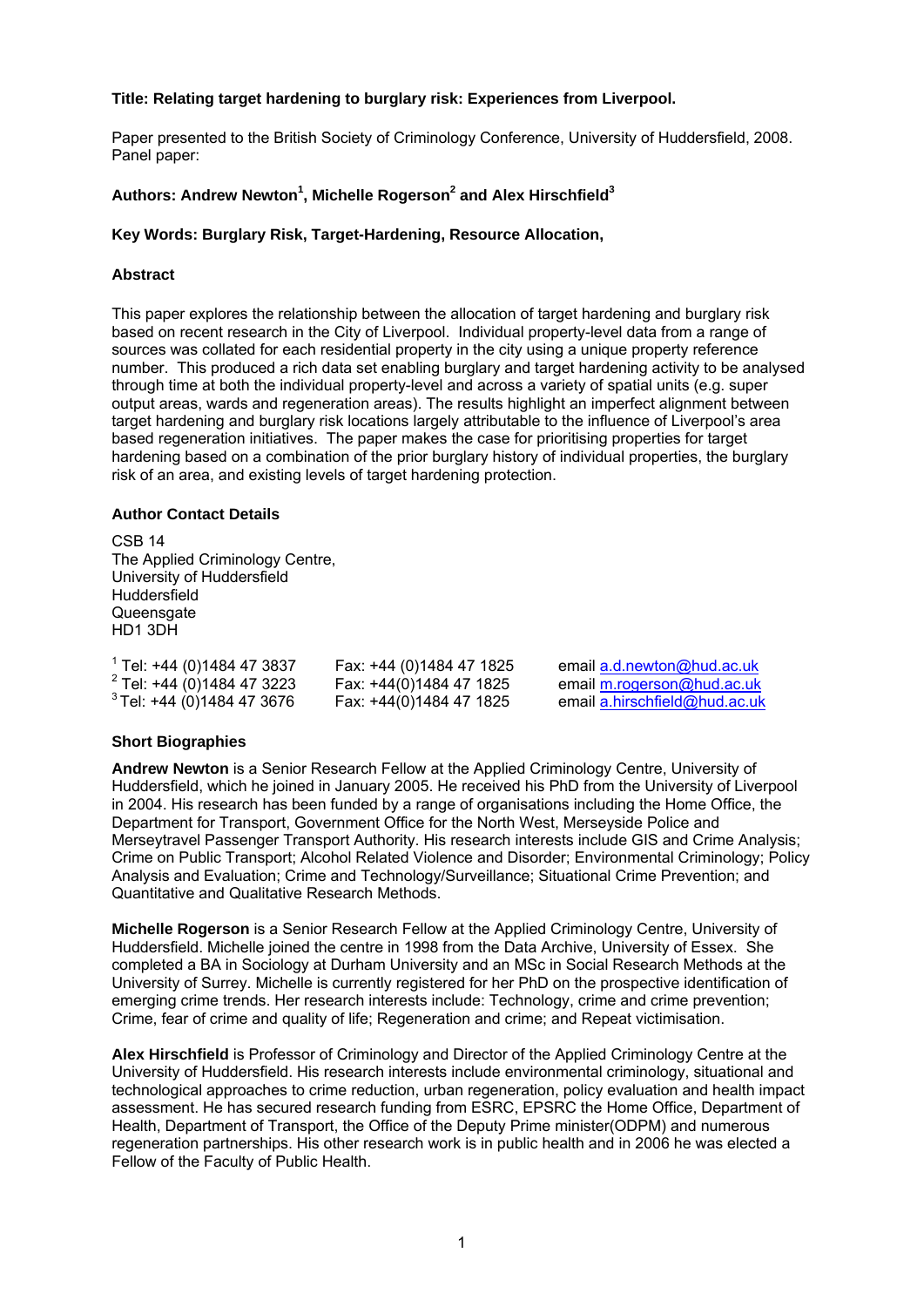### **Relating target hardening to burglary risk: Experiences from Liverpool.**

#### **1.0 Introduction**

Target hardening is a term used to describe the process of increasing the security of a property to make it more difficult to burgle, thereby increasing the effort needed by the offender to gain entry to a property. The intended outcome is ultimately to deter the offender from burgling an individual property. It is a well established strategy within the situational crime prevention literature (Clarke, 1997, Cornish and Clarke 2003) that has arisen from a number theories around crime opportunity (including routine activities theory and rational choice perspective), and ultimately aims to reduce opportunities for offending through a range of measures. Target hardening has been employed internationally, and has been widely cited as an effective strategy for burglary reduction (Weisel, 2002, Hirschfield, 2004, Millie and Hough, 2004, Hamilton-Smith and Kent, 2005).

This paper examines the use of target hardening in the City of Liverpool. It stems from research commissioned jointly by Liverpool Citysafe and the Liverpool Housing Market Renewal Initiative<sup>1</sup> (HMRI).The objective of the study was to evaluate the impact of target hardening in the area, and to inform future prevention strategies. It is important to emphasise that the term target hardening used in this paper refers to a range of measures used by Liverpool Citysafe and includes all strategies which they themselves refer to as 'target hardening'. These include the fitting of new door and window locks, installation of alarms, the fitting of movement detection lighting, and fitting chains to doors. The authors acknowledge that some of these may not be viewed as strictly target hardening strategies as they do not reduce the physical vulnerability of a property to attack).

Before the impact of target hardening on burglary could be examined, a key initial step was to assess the relationship between the occurrence of burglary and the allocation of target hardening. This required the generation of new data by combining information on burglary and target hardening at the individual property level. It also raised a number of questions about how target hardening was prioritised, the criteria used for selecting which individual properties to protect, what funding streams were available for target hardening, how resources were distributed across the case study area, and whether there were any additional or alternative objectives beyond burglary prevention for allocating target hardening. This paper, therefore, focuses on the relationship between the allocation of target

-

<sup>&</sup>lt;sup>1</sup> http://www.liverpool.gov.uk/Housing/Housing\_Market\_Renewal\_Initiative/index.asp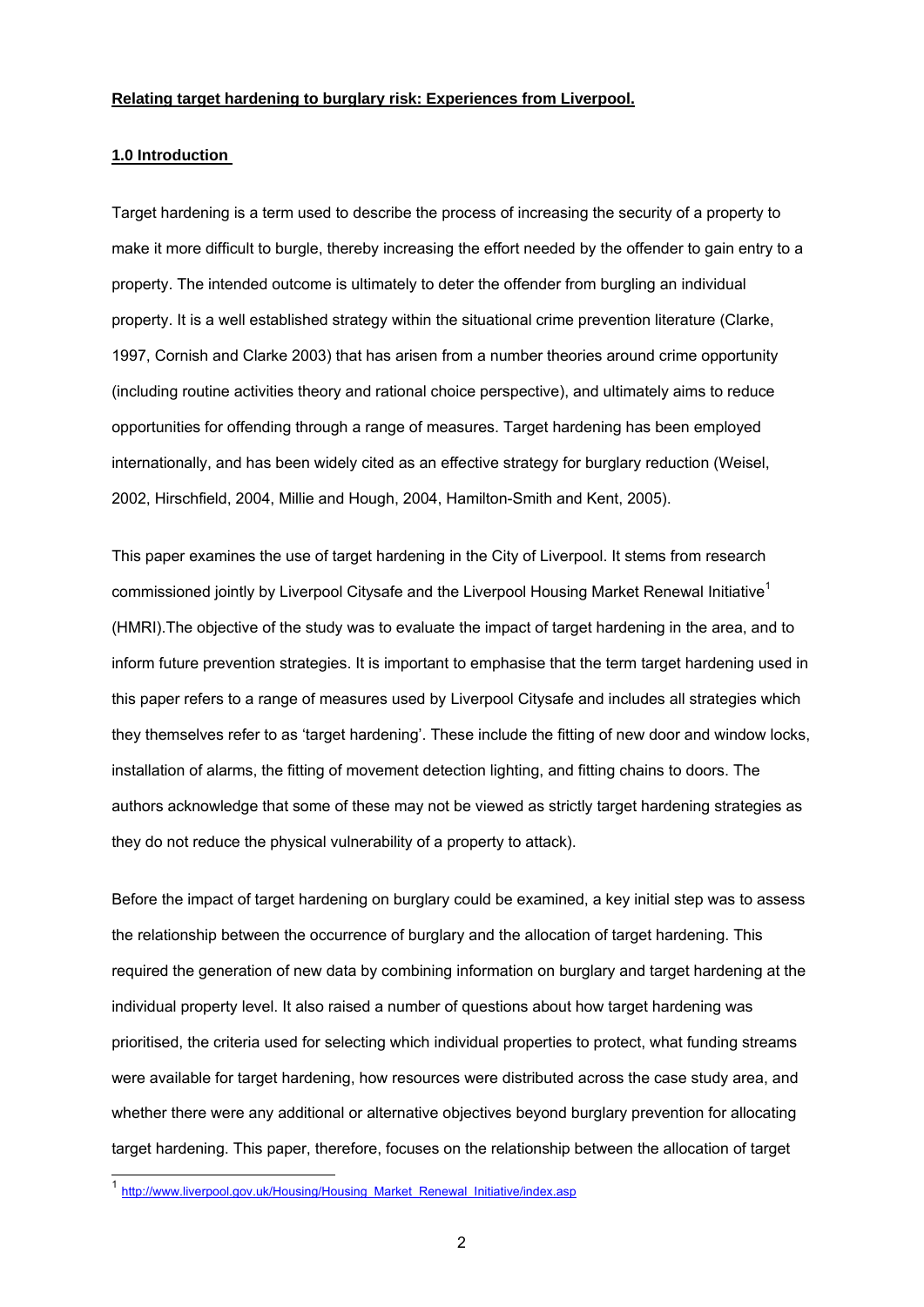hardening and burglary risk, as opposed to the actual impact of the target hardening on levels of burglary in the area. Note there is an important distinction between risk and vulnerability (Millie, 2008) and this is likely to have implications for the allocation of resources. This will be touched upon again in the discussion at the end of this paper.

This paper will first briefly discuss the established literature on both domestic burglary and the use of target hardening for burglary prevention. It will review the established body of knowledge around burglary prevention and the relative successes demonstrated in the use of target hardening. It will suggest potential reasons why target hardening may be less successful, and will highlight the importance of allocating target hardening to properties most 'at risk'. It will then consider what happens to the link between protection and vulnerability to victimisation when alternatives to burglary risk (e.g. regeneration potential, housing demand) are used as the primary rationale for target hardening.

The paper will then outline the background and context to this project and the primary research questions to be explored. This will include a brief description of Liverpool City and its housing structure followed by a discussion of the data collected for this research and the methods used. The findings are then discussed, highlighting some of the mismatches evident between the allocation of target hardening and burglary risk and how far there have been any changes in this over time. An explanation of these patterns is then attempted paying particular attention to the priorities used by the City Council to determine the allocation of target hardening measures and the evidence base that has been available (e.g. data on prior burglary risk and prior target hardening at the individual property level) to inform such decisions. The paper concludes with suggestions for future policy and recommendations for further research.

## **2.0 Research Questions**

The research questions focus on the relationship between target hardening and burglary risk, how this changes over time and how this might be explained, more specifically:

- To what extent does the allocation of target hardening relate to burglary risk?
- How has the relationship between burglary and target hardening changed over time?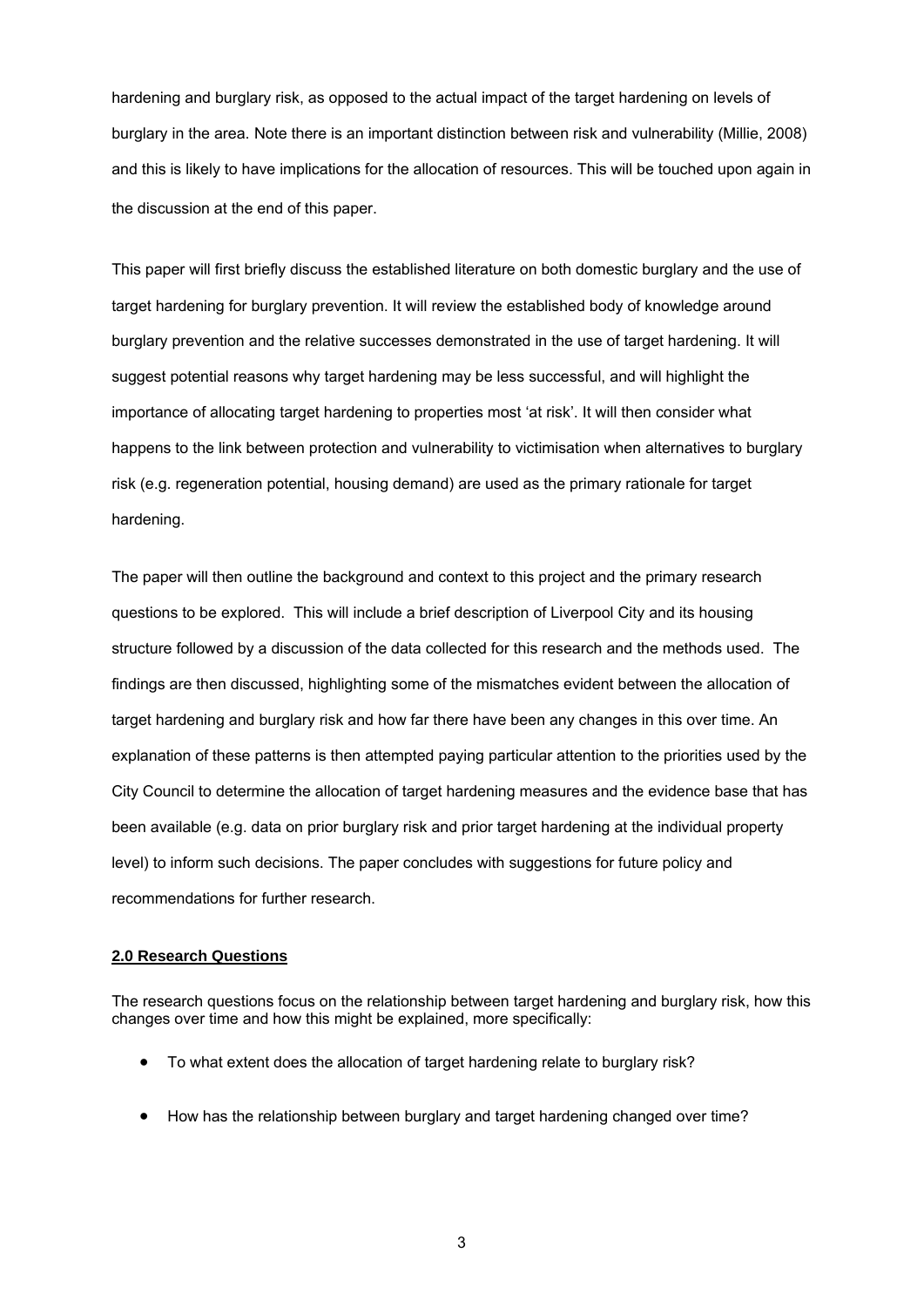- What potential reasons can be identified to explain overlap or mismatch between target hardening allocation and burglary risk?
- How far was target hardening distributed appropriately, given the distribution of populations and burglary risk across Liverpool?

### **3.0 Domestic Burglary and Target Hardening**

The reduction of domestic burglary has remained high on the agenda of government and law enforcement policy for a number of years (Hamilton-Smith and Kent, 2005), and there have been a number of large scale national measures aimed at reducing domestic burglary. These have coincided with a long term trend of reductions in levels of burglary in England and Wales (Kershaw et al, 2007). Large national programmes aimed at tackling domestic burglary include the Safer Cities Programme (Ekblom et al, 1996) and the Crime Reduction Programme (CRP) (Homel et al, 2004). The Reducing Burglary Initiative<sup>2</sup> (RBI) was perhaps the largest initiative within the CRP, over three rounds 240 locally targeted projects received grants totalling in excess of £25 million (Kotz el al, 2004). In parallel to this funding, a large volume of research into burglary prevention has evolved. This has identified a range of factors or characteristics that are known to increase burglary risk, and, as a result of a number of large scale evaluations, has created a broad evidence base of potential measures for effective burglary reduction.

There is an established body of research into factors likely to increase a given property's risk of burglary. Perhaps the two most salient of these are the importance of repeat victimisation as a predictor of future victimisation (Pease 1998), and the fact that properties without home security measures run the highest risk of burglary (Nicholas et al, 2005).

Repeat victimisation generally refers to repeatedly victimised targets (individuals or properties). There is an established literature on repeat victimisation and this is summarised well in a chapter by Farrell (2005). It is highly relevant to burglary prevention as the re-victimisation of properties has been shown to be swift, within a known time period, and tends to be highest in high crime areas. An additional concept coined is that of near repeats (Townsley et al, 2003) which suggests that properties near to burgled properties have a higher risk of burglary within a defined time period and distance (within

-

<sup>&</sup>lt;sup>2</sup> http://www.crimereduction.homeoffice.gov.uk/bri.htm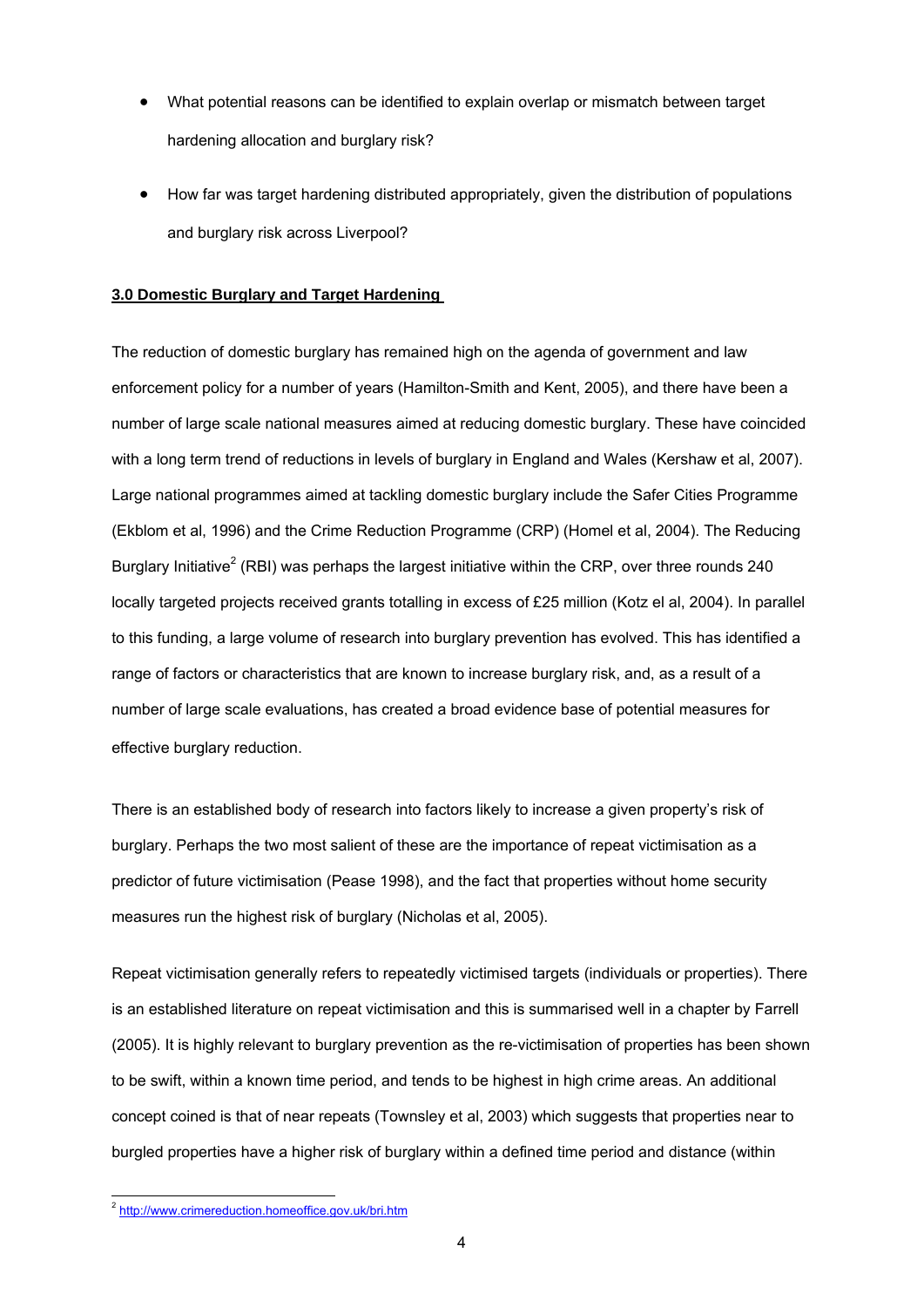400m up to two months, Johnson and Bowers, 2004). This finding was particularly true for more affluent areas.

There is a growing evidence base on the characteristics of a property and its occupants that may increase burglary risk and these include; household composition (for example, single parent households, head of households aged 16-24, Budd 1999); property characteristics (for example, terraced properties and a lack of security measures (Nicholas et al, 2005); and the type of street/area were a property is located (for example, rear garden gates, footpaths to shops, and being adjacent of open land, Armitage 2000).

As stated earlier, target hardening has been widely employed as a burglary reduction strategy. It was used in many of the RBI areas and was demonstrated to be a highly effective tool for burglary reduction. However, across the different RBI areas the success of target hardening varied (Hamilton-Smith and Kent, 2005) and success was found to be dependent on a combination of the particular content of interventions and the methods used to allocate preventative measures. Targeting strategies varied from the less successful 'first come first served', which risked response bias and funds becoming exhausted before the most at risk properties were protected, to strategies targeting properties deemed most vulnerable either based on their occupancy (e.g. elderly residents) or prior experience of burglary. Two key issues raised were the importance of getting the dosage of targeting right (Millie and Hough, 2004) in terms of the number of properties to protect (effectiveness could be limited if too narrow a group of households were targeted) and the challenge of identifying the most vulnerable properties (those that are both actually 'high' risk, and high risk 'at the time' of target hardening installation).

It is argued that whilst many studies have addressed the effectiveness of target hardening, there are relatively few studies that have examined the criteria that should be used to decide which properties to target. This paper seeks to highlight the importance of this, particularly when this target selection is set against the political and resource constraints facing those mandated with reducing burglary. This paper builds on concepts developed by Hirschfield and Newton (2008) which assessed the synergy between crime prevention interventions and crime risk at the ward level. Hirschfield and Bowers (2000) discuss a number of philosophical and political stances that underpin decisions about how to allocate and prioritise resources. Questions arise around the scale of targeting (for example which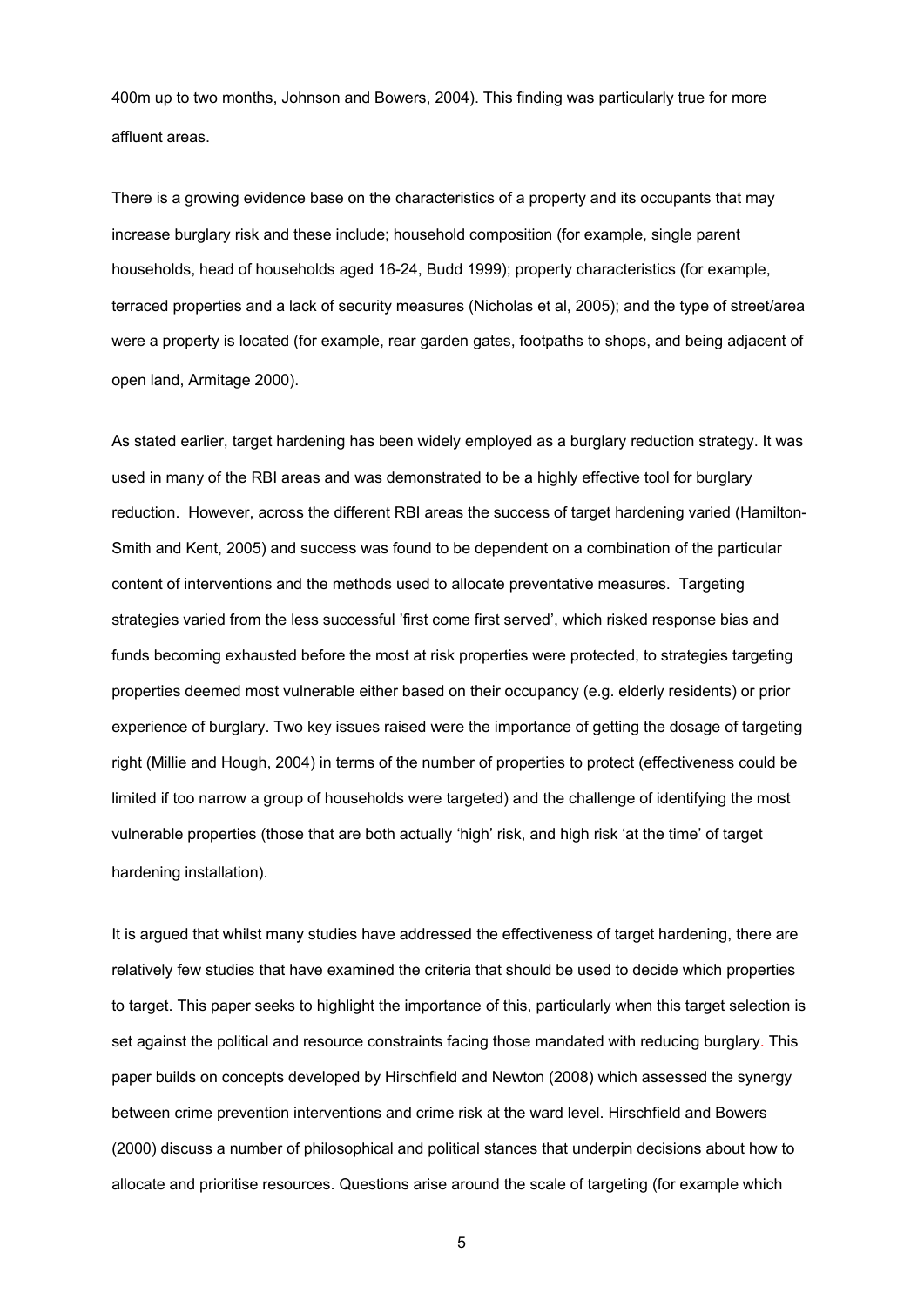individuals or properties, or groups of individuals or properties should be targeted). Furthermore temporal considerations such as when to target, and the spatial dynamics of targeting (where to target, when, and for how long) are also highly relevant. Moreover, the decisions over targeting may evoke a series of dilemmas around equity and fairness (for example, highly vulnerable properties within low crime areas may not receive any target hardening whilst low risk properties in high crime areas are given protection).

Existing studies have produced recommendations for the allocation of target hardening. Hirschfield and Bowers, (2000) suggest targeting households simultaneously at three levels based on burglary risk of the property (previous burglary), the area (for example is it a deprived or high burglary area?) and social characteristics of the occupants (are they high risk?). Indeed, in Merseyside, such an approach was adopted over 10 years ago (Bowers et al, 2001) and was shown to be effective. The criteria for target hardening were for properties to be located in a regeneration area, for the burglary to be a repeat, and for the occupants to be categorised as socially vulnerable. It is perhaps useful to highlight that this system is no longer employed, that the regeneration area and funding no longer exist, many of the individuals central to driving this policy no longer operate in the area, and one of the key organisations no longer exists. Another study (Anderson et al, 1995) suggests that prior victimisation should be used to assess risk, (not the characteristics of the individual victim), that early intervention should be emphasised, and that a number of interventions exist and are well established. This advocates that prioritisation should be related to cost (the most expensive measures should be reserved for those most at risk, and with highest chances of offender detection). They identify gold, silver and bronze standards against which to prioritise burglary prevention measures.

#### **4.0 Research Context and Description of Study Area**

This study examined burglary and target hardening in the City of Liverpool for the three year period January 2005 to December 2007. Liverpool has a population of 436,100 (ONS 2006 mid year estimate) living in 210,366 households (Liverpool Local Authority, 2007). Administratively, it is divided into five Neighbourhood Management Areas (NMAs), Alt Valley, Central, City & North, Liverpool East and Liverpool South, each containing around 20 per cent of Liverpool's households. Households are distributed relatively evenly across the 30 Liverpool wards.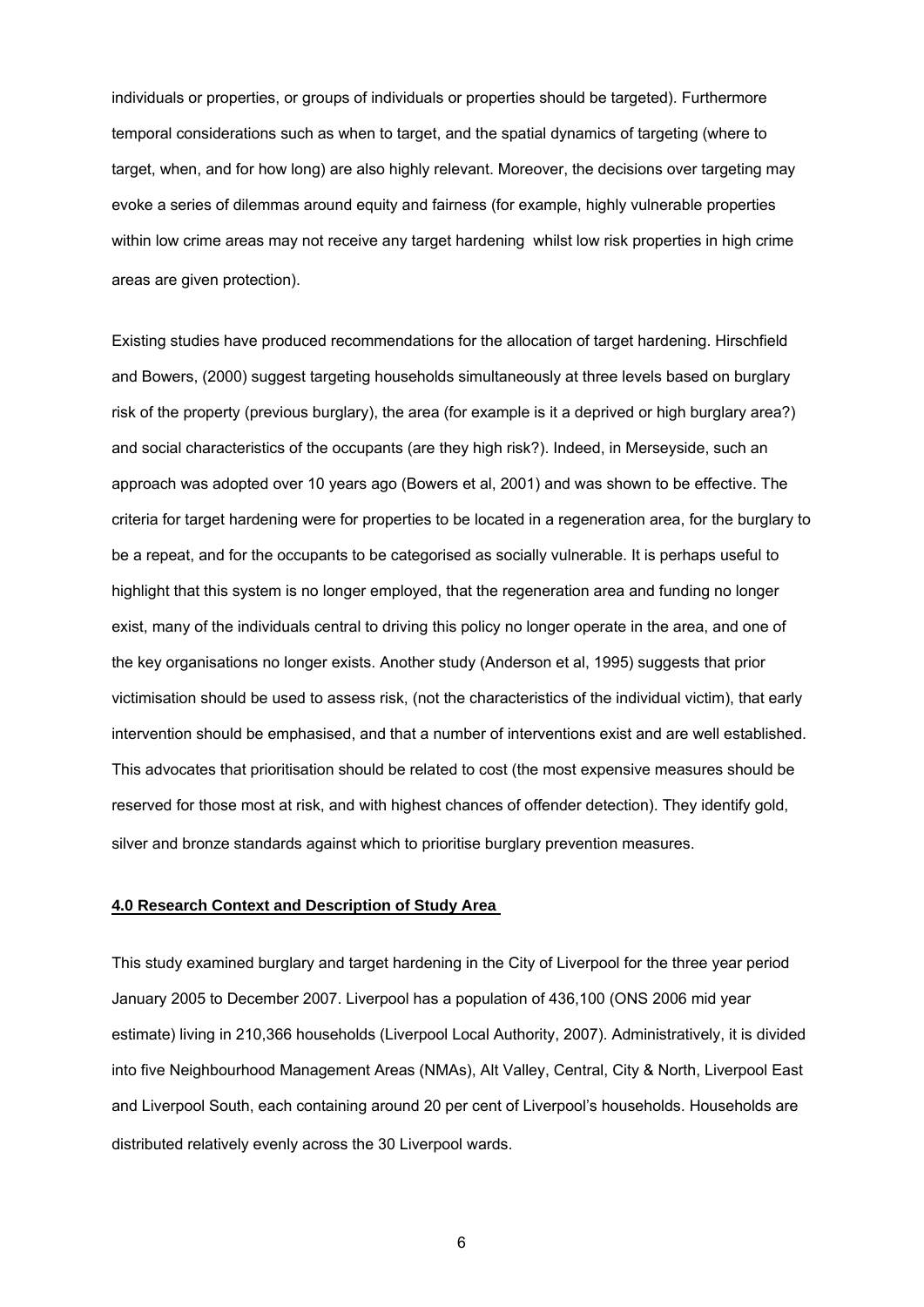The City has undergone an intense programme of regeneration in recent years, with over 40 per cent of households located within the boundaries of an area based initiative. Current programmes include the Housing Market Renewal Initiative (HMRI) which aims to tackle problems of housing market failure. There are seven Neighbourhood Renewal Areas (NRA) funded under the Neighbourhood Renewal Fund<sup>3</sup> (NRF) and all, with the exception of Garston NRA, are situated within the boundaries of the HMRI.

Figure 1 depicts the main administrative areas in Liverpool. The location of the five NMAs is demarcated by the red boundary lines, and the shaded beige area shows the Housing Market Regeneration Initiative area. The NRA areas are also highlighted (in blue), and the wards are shown by the light grey boundary.

Around a third of Liverpool's households are situated within postcodes classed as 'Urban Prosperity' by the ACORN Classification<sup>4</sup>, 28 per cent are classified as 'Comfortably Off', while 18 per cent are classified as 'Hard Pressed.' The majority of Liverpool housing (72%) is privately owned (including owner occupied and privately rented dwellings), 20 per cent of homes are managed by registered social landlords and the remaining 8 per cent are owned by Liverpool City Council<sup>5</sup>. The majority of residential properties in Liverpool (78%) are in Council Tax bands A or B.



**Figure 1 Map of Liverpool key administrative areas** 

3

n

4 The ACORN classification (http://www.caci.co.uk/acorn/) categorises all 1.9 million UK postcodes based on demographic statistics and lifestyle variables. The UK population is divided into 5 categories from *Wealthy Achievers* (25.1%) to *Hard*  Pressed (22.4%). The Park NRA And A Council owned homes are now under the umbrella of Liverpool Mutual Homes. A large and the unit of the unit of the unit of Liverpool Mutual Homes. A large

programme of capital investment is expected on these properties.

6 Kilometers

Garston NRA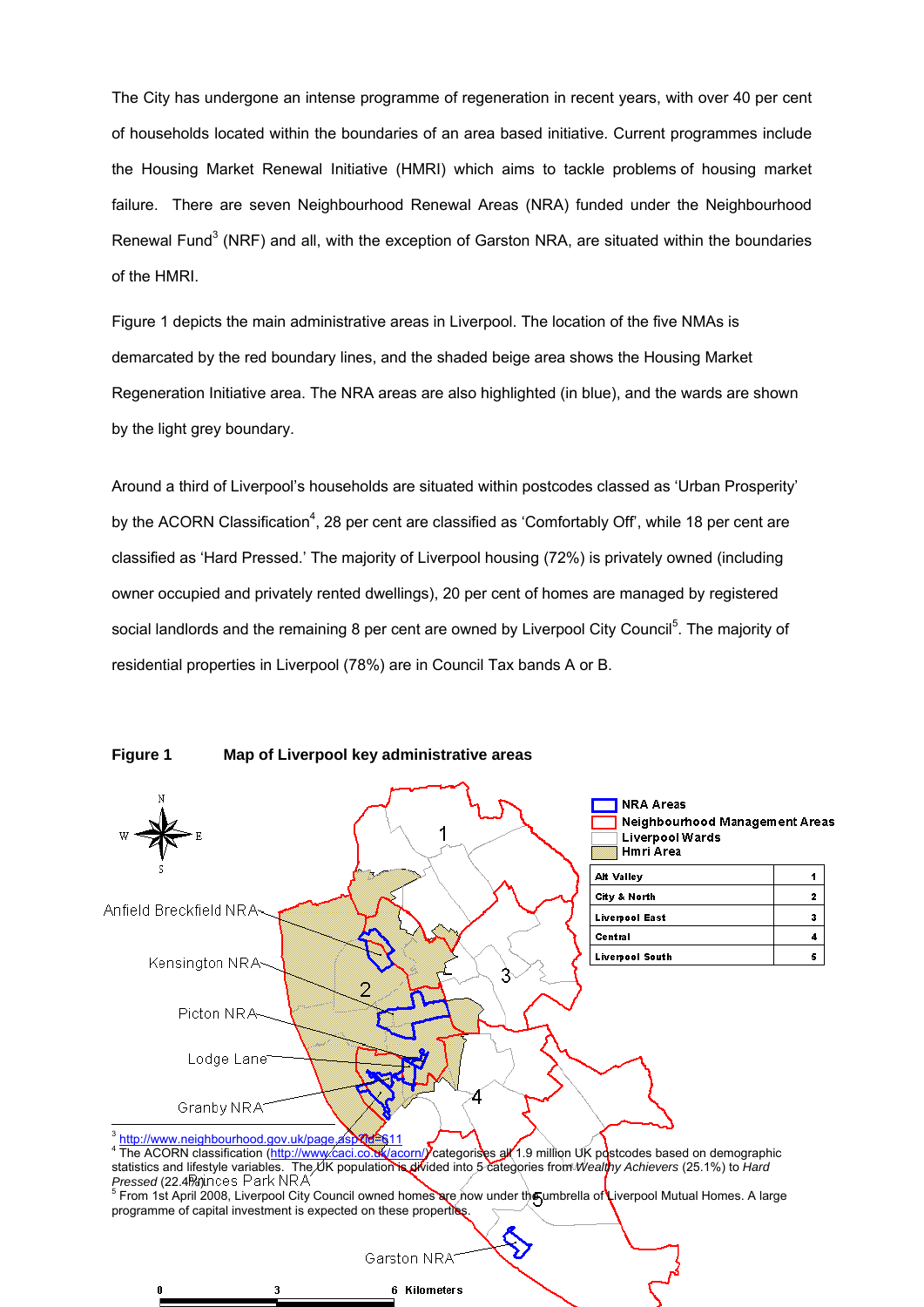#### **4.1 Target Hardening in Liverpool**

Funding for target hardening came from a number of different sources but predominantly through Liverpool Citysafe, the HMRI and the NRF. Target hardening delivered through different funding streams was carried out with different objectives, for example in the HMRI target hardening was not aimed solely at reducing burglary, but rather was conducted to increase residents' feelings of safety, and to retain residents within the community whilst regeneration takes place around them. Some of the target hardening installed in order to prevent crime was aimed at reducing domestic violence and criminal damage, and not primarily burglary. Furthermore, target hardening may have been introduced by private owners of households, and this is not included in the analysis, nor the findings presented in this Report.

#### **5.0 Data and Methodology**

Various data sets were captured for this research including information on domestic burglary, target hardening, housing tenure and other characteristics of individual properties, regeneration schemes, and social and demographic characteristics of Liverpool neighbourhoods. These data were cleaned and merged together into a Geographical Information System (GIS), which was then combined with a statistical programme (SPSS), to produce a number of new variables that were necessary for the research. This brought together information on burglary, target hardening, and household characteristics for each individual property. Without this preliminary stage of data processing and data linkage this analysis would not have been feasible. The data was geo-coded where necessary and the accuracy of this was tested. A final stage was to identify the number of burglaries and target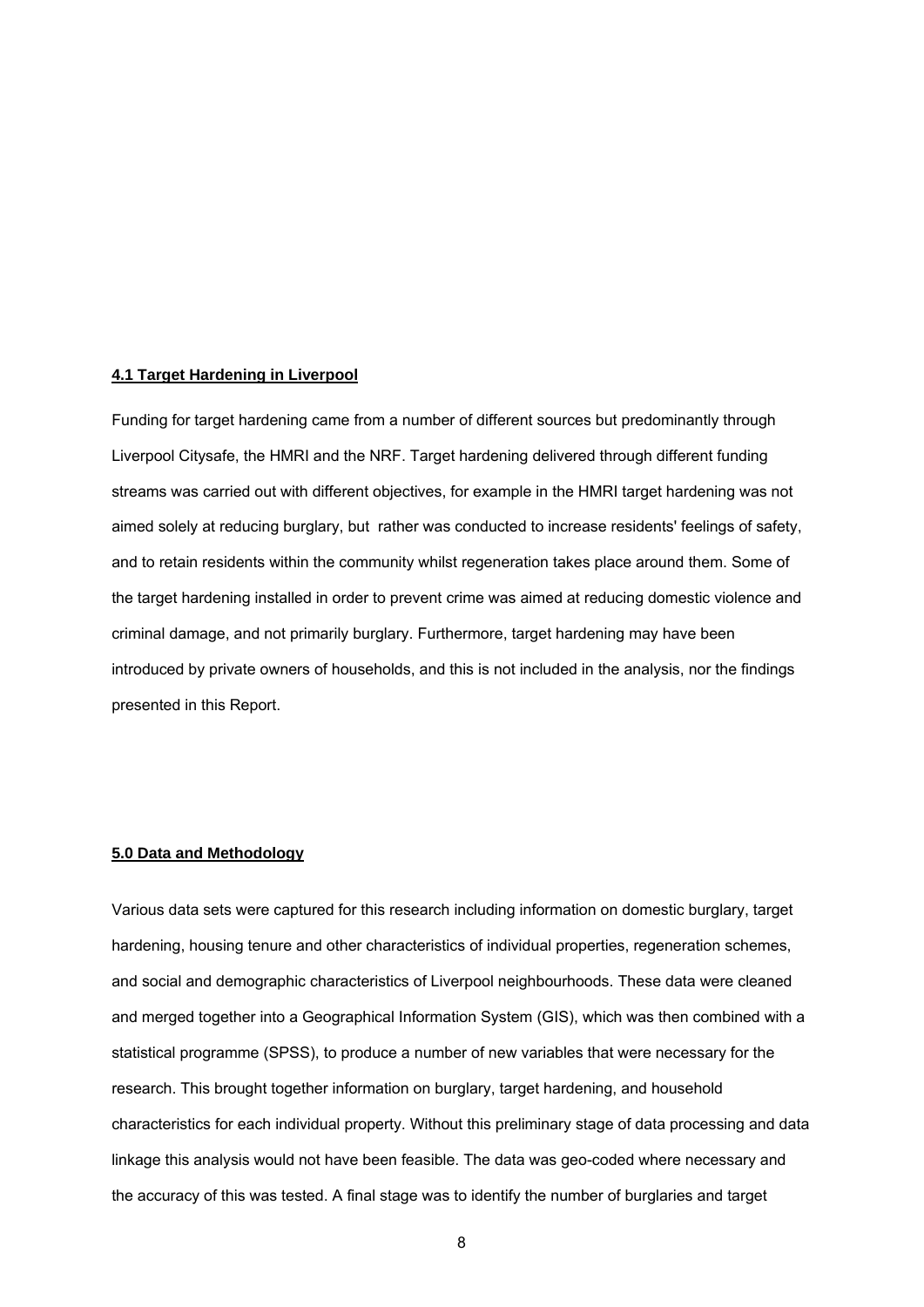hardening episodes for each individual property. This was achieved by assigning to each address a unique property reference number (URPN) generated using the National Land Property Gazetteer (NLPG). This was used not only to identify repeat victimisation but also, repeat episodes of target hardening

Hot spot maps were produced to help visualise the relationship between the distribution of burglary and target hardening. The distribution of burglary was examined by producing kernel density estimate (KDE) surfaces (hot spot maps) in CrimeStat III (see Levine, 2004 and Chainey and Ratcliffe, 2005 for more details of this hot spot technique, which is currently widely used by police forces to produce hot spot maps). The new research step here was to overlay this map with information on the location, timing, nature and cost of target hardening. A map was also produced to compare the location of target hardening with the location of repeat victimisation.

In addition to mapping the spatial distribution of target hardening and burglary at individual property level, the GIS was used to identify which properties fell into which of the various administrative zones and policy priority areas used by the City Council. Once this had been achieved the total number of burglaries and target hardened properties could be identified for each administrative and regeneration area. This allowed correlations to be generated between burglary and target hardening across a number of spatial units (census output area and ward area, and housing renewal areas) and across different time periods.

An Index of Dissimilarity was constructed to identify the co-alignment between the location of the burglaries and that of the target hardened properties by quarterly periods. This revealed the alignment between proactive target hardening and areas with the greatest burglary risk. The use of the Index of Dissimilarity has a long tradition in urban sociology and social geography as a means of comparing the spatial distributions of two distinct populations (Duncan and Duncan, 1955, Timms, 1971). It measures the percentage of one group (e.g. black residents) who would have to move location to make its spatial distribution identical to that another group (e.g. white residents). It has been used to compare the spatial distribution of social classes, occupational groups (for example professional workers and manual workers), populations in different ethnic and country of birth categories and by gender across a given group territorial units (for example census zones and wards). It has also been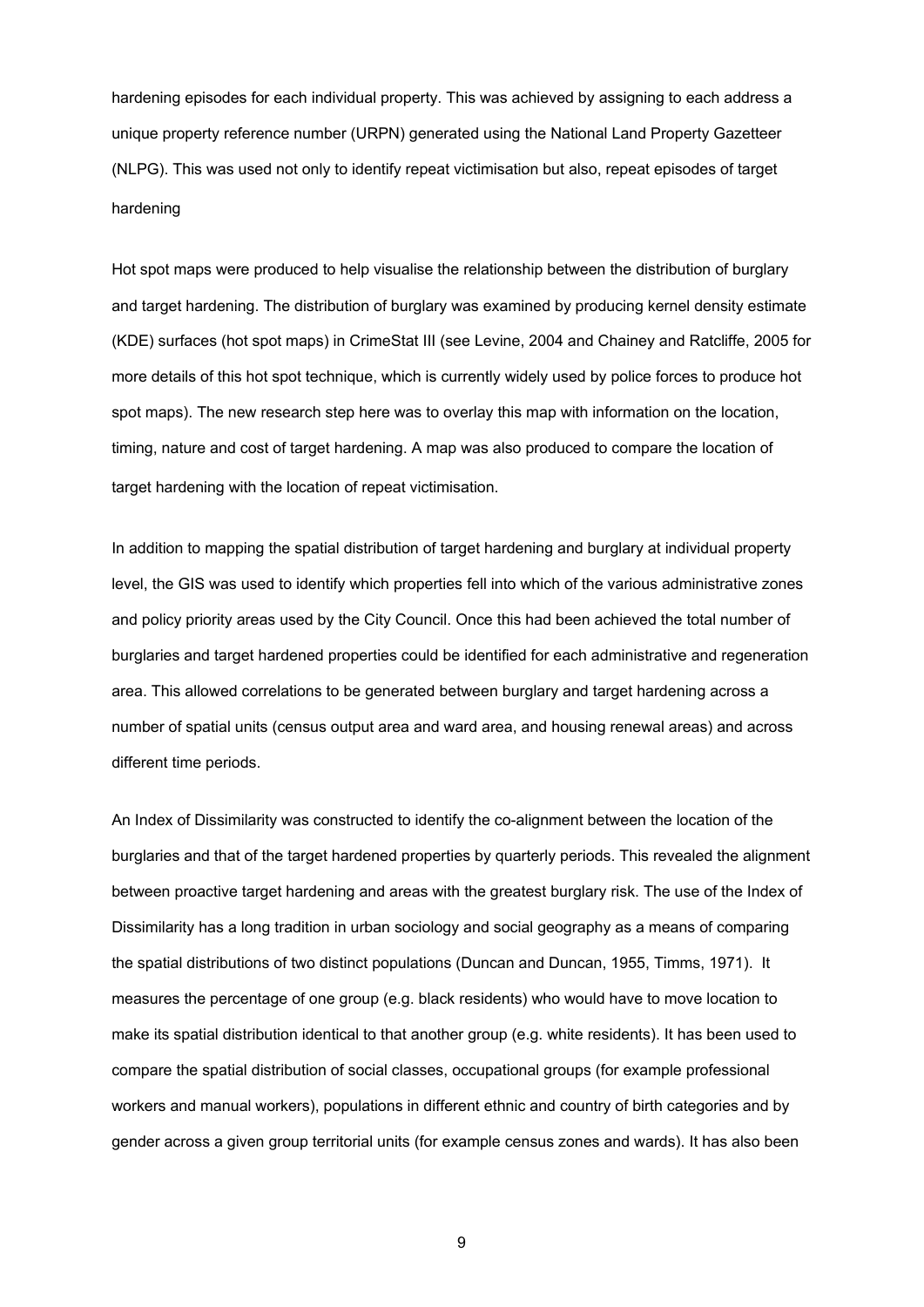used to compare the spatial distribution of a single population at two different points in time (for example, the residential location of black people between 1991 and 2001 Population Census).

An innovative feature of this research is its use of the Index of Dissimilarity to compare the spatial distribution of target hardening to that of burglary. This was examined at both ward and super output area level. The formula for calculating this is:

n  
\n
$$
\Sigma \frac{(xi / \Sigma xi) - (yi / \Sigma yi)}{2}
$$

Where xi is the number of burglaries, and yi the number of target hardened properties in area i. Both of these are then divided by the total number of burglaries ( $\Sigma$  xi) and the total number of target hardened properties (Σ yi) across all zones in the city.

#### **5.1 Research Limitations**

There are some caveats to the research. The research only includes publicly-funded target hardening activity directed through Liverpool Citysafe. This data excludes any target hardening activity conducted and funded separately by householders or landlords of privately owned properties. It also uses police recorded data on domestic burglary which is known to be subject to under-reporting (Kershaw et al, 2007). This under-reporting may not be uniform by geographic area or social group. Additionally, the monitoring period creates an artificial time window through which burglaries are analysed; burglary events prior to the monitoring start date may have influenced future burglary and target hardening activity in ways which it is not possible to gauge. Further, burglary outcomes occurring post 2007 are not included in the analysis. There was a 99% success rate in the geo-coding of target hardening properties, and a 94% success in the unique property matching. However nonmatched burgled properties (6%) are excluded from the individual property analysis.

One final potential limitation is the influence of the Modifiable Areal Unit Problem (MAUP) (Openshaw and Taylor, 1981). This may occur because spatial analysis can be sensitive to the definition of the units for which data are aggregated. By altering the shape and size of the boundaries used, the outcome of an analysis may also be altered. However, the research has considered a number of administrative areas (ward, super output area, and output area), and examined burglary and target hardening at the individual property level to minimise the potential impact of this.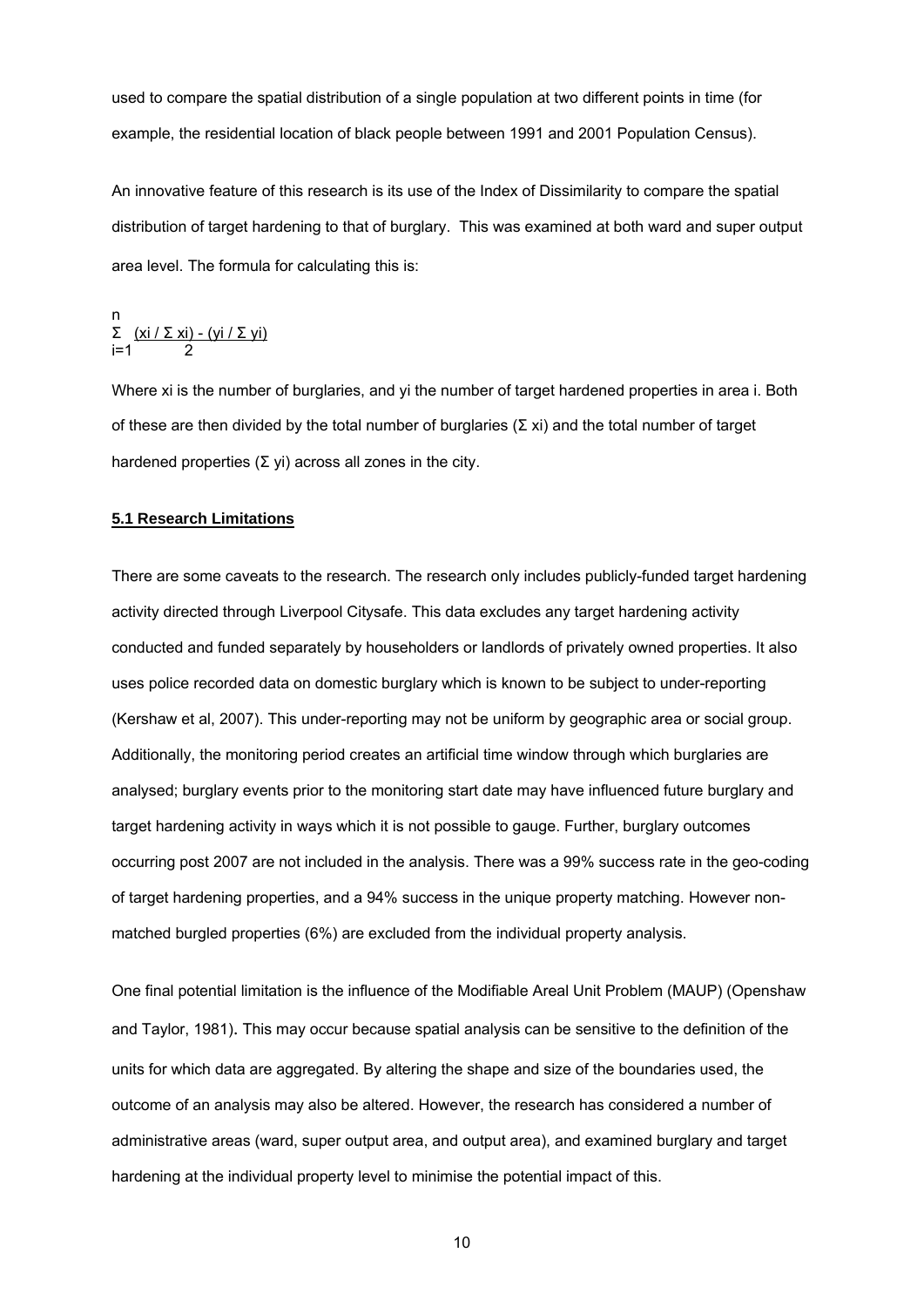### **6.0 Results**

#### **6.1 Burglary and Target Hardening in Liverpool**

A total of 15,089 burglaries were recorded in Liverpool during the period January 2005 to December 2007. The average annual burglary rate was 23.6 burglaries per 1000 households. This has reduced over the three year time period from 24.9 to 21.5, a reflection of a wider trend (in all of Merseyside this figure has reduced from 17 to 13). Of the properties burgled in Liverpool during the monitoring period, 14 per cent were burgled two or more times (the average for England and Wales is 13%).

Liverpool East NMA experienced the highest rate of burglary with 27 burglaries per household per year. The City and North and Central NMAs both experienced near equivalent rates of 26. The lowest rate was identified in Liverpool South where 19 burglaries were recorded per 1000 households per year. Forty four per cent of burglaries committed during the analysis period were located within the boundaries of area based regeneration initiatives. The average annual burglary rate in these zones was 27, marginally higher than the average for Liverpool.

Altogether, 1739 properties were target hardened between July 2005 and December 2007 from the above funding streams, at a total cost of £911,715; a rate of 8 per 1000 households. This is three times lower than the burglary rate, thereby demonstrating the scarce nature of target hardening resources compared to burglary risk. The average (median) spend on target hardening was £478 per property, with a maximum of £2746 and a minimum of £11. Fifty percent of target hardened properties received installations costing between £159 and £680. The majority of properties received one episode of target hardening. A total of 219 properties received two separate target hardening installations during the monitoring period. Eight properties received three or more target hardening installations. The most frequent type of work carried out was the installation of PIR movement detecting lighting; this was fitted in 64 per cent of installations. Improvement to door security was the second most common intervention with 50 per cent of installations involving the fitting of door locks or bolts.

With a total of 210,366 households and an allocated spend of £911,745 it would not have been feasible, nor cost-effective, to target all Liverpool homes. Were burglary the only objective behind target hardening, protecting every previously burgled home would have diluted the spend on target hardening to just £77 per property. This highlights the necessity of 'rationing' the intervention by effectively targeting those homes that stand to benefit most from its implementation.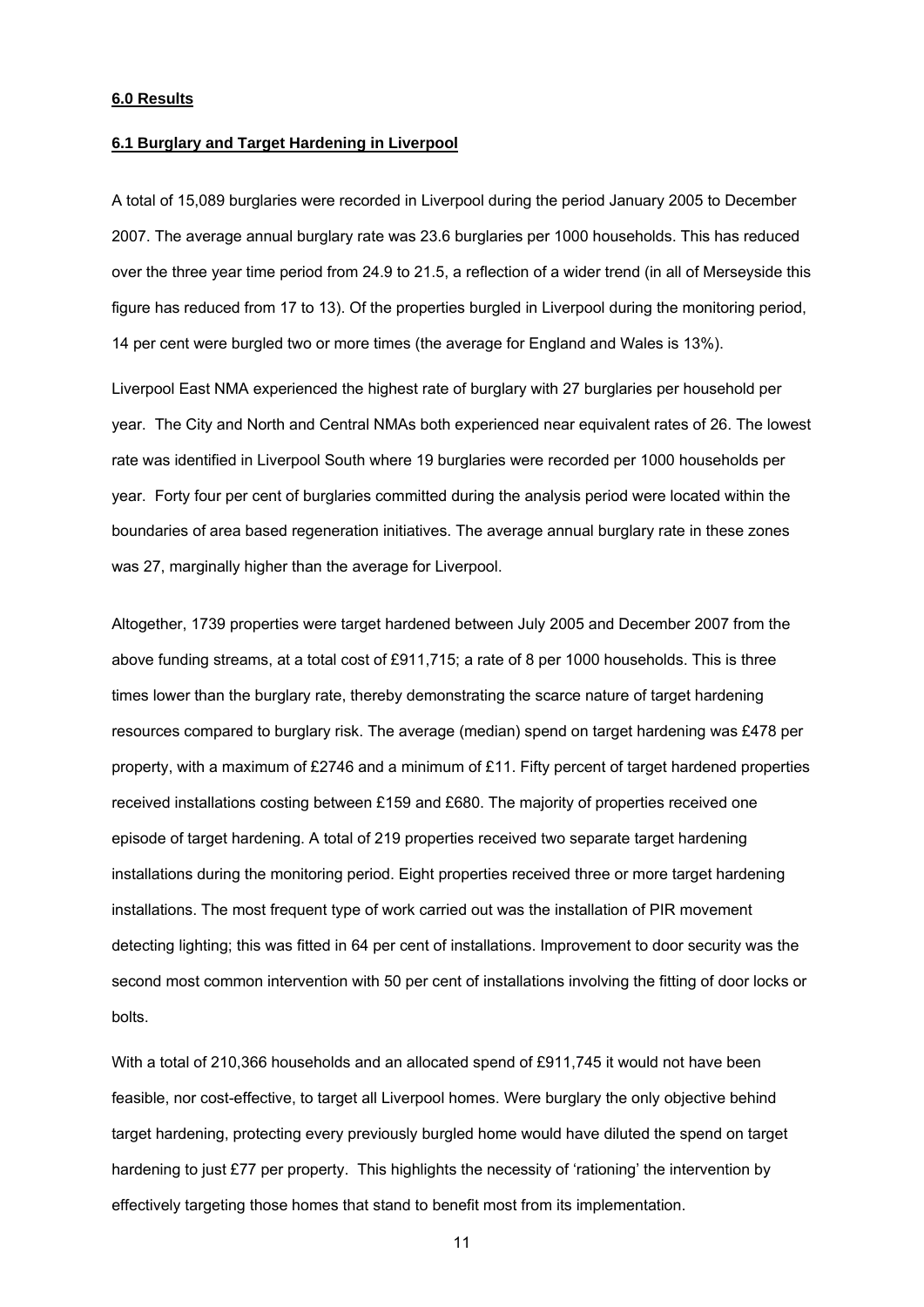Following best practice and concentrating the intervention solely on those properties repeatedly victimised during the monitoring period would allow an average spend of £550 per property. However, given the broad objectives behind target hardening in Liverpool, burglary has been only one of the factors directing the targeting of the intervention. The analysis that follows contains an assessment of the extent to which target hardening resources in Liverpool have been directed towards the locations of greatest burglary risk.

#### **6.2 To what extent does the allocation of target hardening relate to burglary risk?**

The spatial distribution of burglary during the period July 2005 to December 2007 is depicted in Figure 2. This map shows hot spots of burglary represented by the dark black areas, and less intense hot spots in the light browns and red areas. This map was produced using the kernel density estimation method mentioned previously. The spatial distribution of target hardening across Liverpool during the monitoring period is also overlaid on Figure 2 in which all properties target hardened during the monitoring period are depicted using the blue circles.

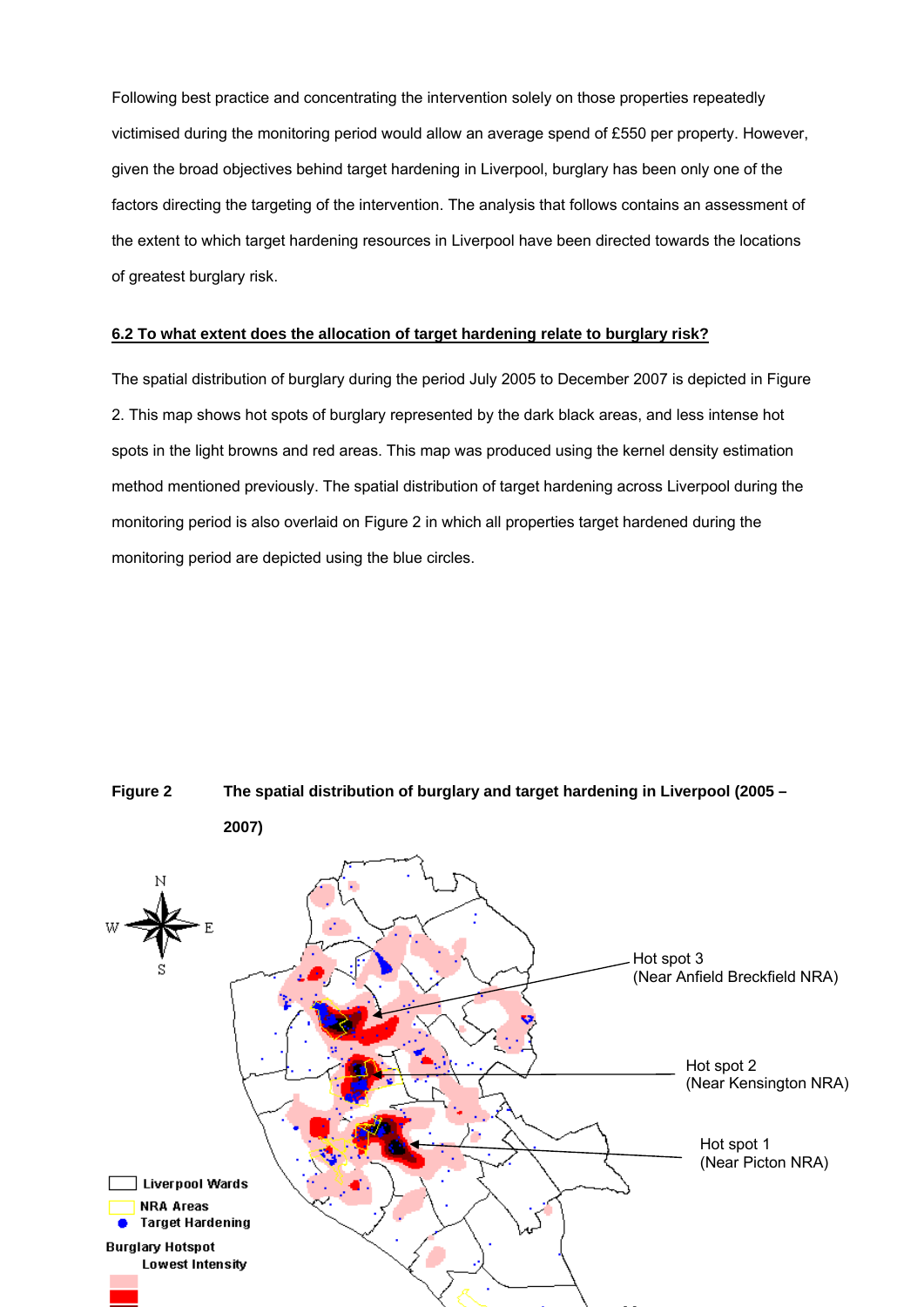Three main burglary hot spot areas can be identified from the Figure. This southern most hot spot area (hot spot 1) has two distinct zones, one inside the City and North NMA and one that falls in the Central NMA. A second hot spot (hot spot 2) is identifiable further in the City and North NMA. Further north, the final major hot spot (hot spot 3) is again within the City and North NMA (NMAs are not on this map). With the exception of the most southerly hot spot (hot spot 1) these high burglary locations have received a large proportion of target hardening. Less intense hot spots can be identified to the west of hot spot one and north of hotspot three. These areas have received little target hardening.

Overall it is noticeable that the majority of target hardening has occurred in hot spot areas, although it is evident that much target hardening falls outside of the hot spot areas. This target hardening is not concentrated in particular areas but spread out across the whole of Liverpool, and reflects the targeting decisions made by Liverpool Citysafe to target individual properties it has identified as high risk.

It is important to note that the hot spots produced in this figure are for the entire period July 2005 to December 2007 and can be considered relatively stable hot spots. However, hot spots do change in both location and intensity over time. Thus for particular time periods other areas may have been hot spots for a shorter duration.

Table 1 summarises the geographical distribution of burglary and target hardening by the five administrative NMAs. The table presents the number, percent and cumulative percent of burglary in Liverpool NMAs ranked by number of burglaries. This is compared to the proportion of properties target hardened and the proportion of households in each ward. The table demonstrates that target hardening was far more concentrated than burglary, with half of all target hardening concentrated on just one quarter of Liverpool's properties. In comparison burglary was relatively evenly distributed across the City.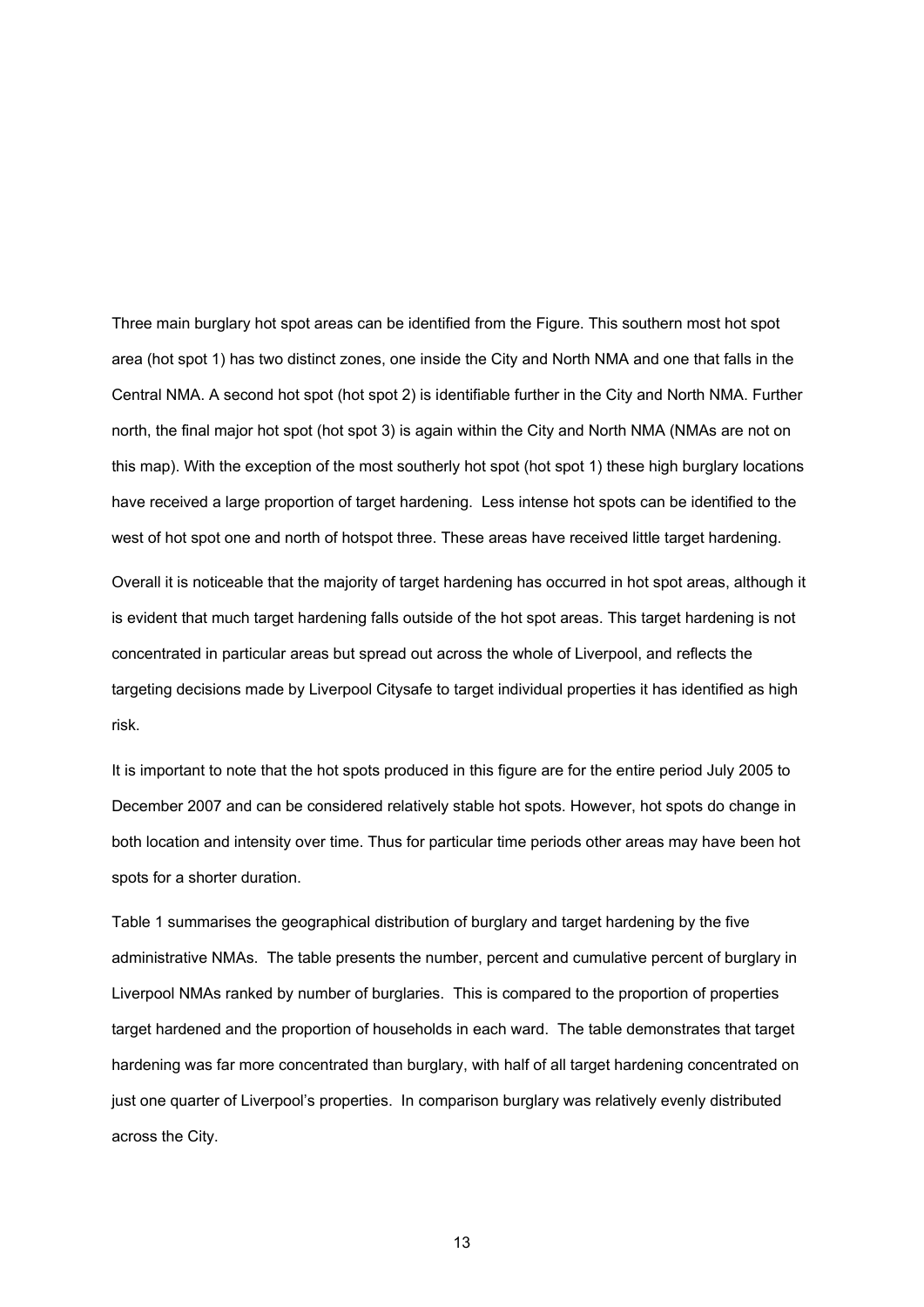It was noted above that the Liverpool East, City and North and Central NMAs all displayed comparable rates of burglary. This is not the case for target hardening. City and North NMA experienced a quarter of the City's burglaries but received over half of the target hardening. Consequently, levels of target hardening in the remaining NMAs are disproportionably low compared to levels of burglary.

# **Table 1 Resource targeting table, burglary, and target hardening by Neighbourhood Management Area in Liverpool (2005 – 2007)**

| <b>Neighbourhood</b><br><b>Management</b><br>Area (NMA) | <b>Number</b><br><b>of</b><br><b>Burglaries</b> | $\frac{9}{6}$<br><b>Liverpool</b><br><b>Burglaries</b> | <b>Cumulative</b><br>$\%$<br><b>Burglaries</b> | $\frac{9}{6}$<br><b>Properties</b><br><b>Target</b><br><b>Hardened</b> | <b>Cumulative</b><br>% Target<br><b>Hardening</b> | <b>Cumulative</b><br>% Liverpool<br><b>Households</b> |
|---------------------------------------------------------|-------------------------------------------------|--------------------------------------------------------|------------------------------------------------|------------------------------------------------------------------------|---------------------------------------------------|-------------------------------------------------------|
| City & North                                            | 3803                                            | 25.2                                                   | 25.2                                           | 51.1                                                                   | 51.1                                              | 23.3                                                  |
| Liverpool East                                          | 3401                                            | 22.5                                                   | 47.7                                           | 27.1                                                                   | 78.2                                              | 43.1                                                  |
| Central                                                 | 3160                                            | 20.9                                                   | 68.7                                           | 14.2                                                                   | 92.4                                              | 62.1                                                  |
| Alt Valley                                              | 2526                                            | 16.7                                                   | 85.4                                           | 6.4                                                                    | 98.8                                              | 81.4                                                  |
| Liverpool South                                         | 2175                                            | 14.4                                                   | 100                                            | 1.2                                                                    | 100                                               | 100                                                   |

At the level of NMAs a very strong positive correlation was identified between frequency of burglary and the number of target hardening installations. This relationship was also identified at the ward level confirming that the wards with the highest level of burglary had the highest levels of target hardening. A weaker, but still statistically significant relationship was identified when the locations of target hardening and burglary were examined at the more detailed Super Output Area level. Correlations between burglary *counts* and target hardening were higher than those for burglary *rates*. This suggests that target hardening has been directed towards burglary hot spots without taking into account the underlying population levels. Correlation coefficients for each level of analysis are summarised in Table 2.

|                                             | <b>Burglary Rate</b>                     | <u>and and complete</u>         | <b>Burglary Count</b>                    |                       |  |
|---------------------------------------------|------------------------------------------|---------------------------------|------------------------------------------|-----------------------|--|
| <b>Level of Analysis</b>                    | <b>Number of</b><br><b>Installations</b> | <b>Total TH</b><br><b>Spend</b> | <b>Number of</b><br><b>Installations</b> | <b>Total TH Spend</b> |  |
| Neighbourhood<br>Management Area<br>$(n=5)$ | $.703**$                                 | $.669**$                        | .925**                                   | .895**                |  |
| Ward $(n=30)$                               | $.436**$                                 | .401**                          | .626**                                   | .598**                |  |
| Super Output Area<br>$(n=250)$              | $.157**$                                 | .130*                           | .202                                     | .196                  |  |

## **Table 2 Correlations between burglary and target hardening**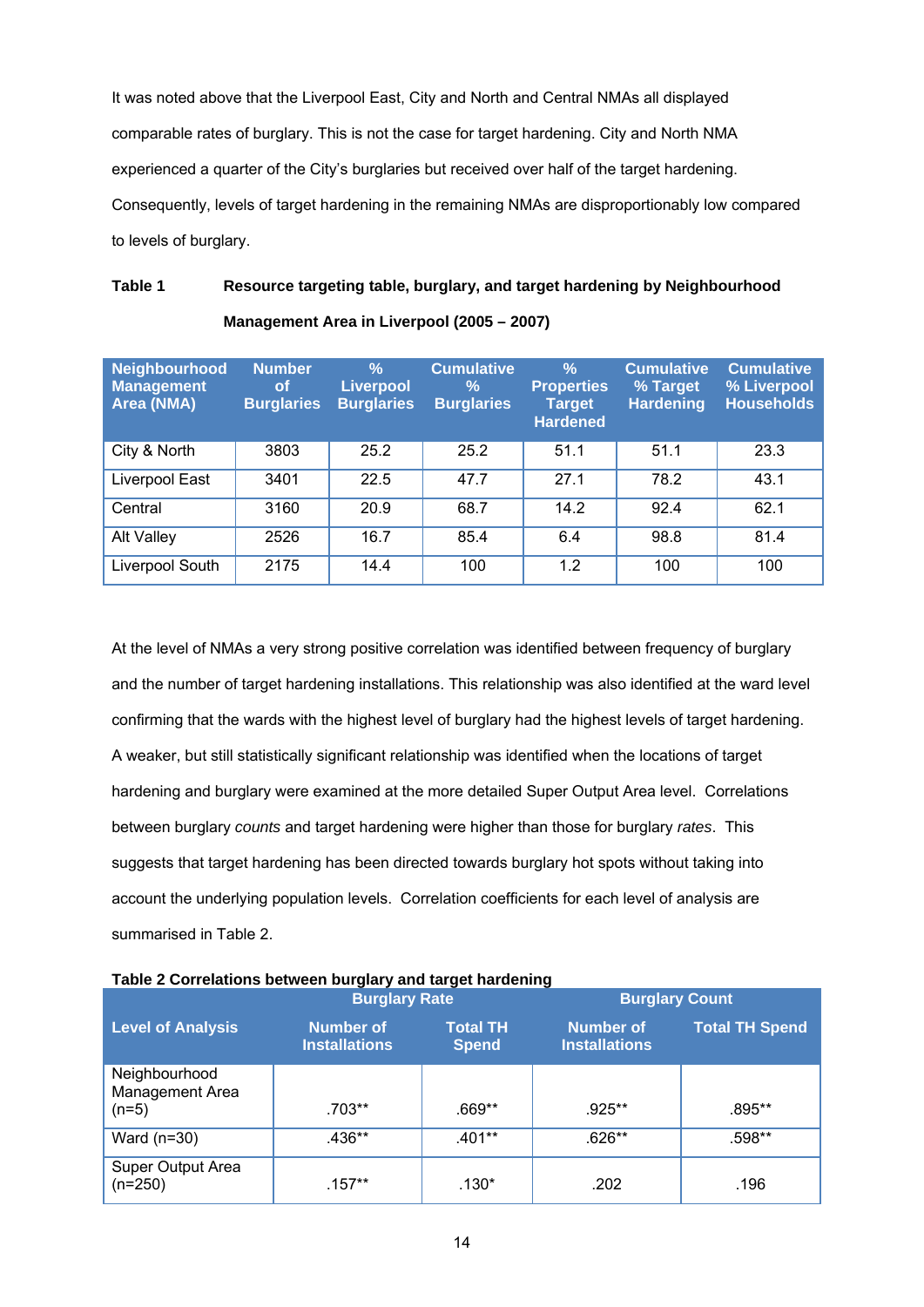#### \*\* Correlations significant at the 0.01 level. \* Correlations significant at the 0.05 level.

As outlined above the most significant predictor of a future burglary is a prior burglary. It therefore appears surprising that of the 1739 properties target hardened only eleven per cent were identified as having been burgled prior to target hardening. Only one per cent of Liverpool's burgled properties received target hardening during the monitoring period. Analysis revealed that the average time elapsed between a burglary and receipt of target hardening was 261 days; suggesting that even in these cases target hardening was not implemented as a direct response to a prior burglary.

Future burglary risk increases with the number of prior burglaries experienced. Repeat victimisation should therefore be central to the targeting of crime prevention interventions. Again targeting of repeat victims is lower than would be expected. Of the 1663 homes which experienced two or more burglaries over the analysis period only 82 (5%) have been target hardened.

Figure 3 displays the geographical distribution of target hardening with the distribution of repeatedly burgled properties (those properties victimised more than once during the analysis period). The map shows that repeats located in the Anfield Breckfield and Kensington NRAs overlap or at least are in close proximity to target hardening activity. However, repeats distributed elsewhere in the City do not appear to have been responded to with target hardening. The average spend per property was greatest for properties that had not been burgled, (£560.91) compared to those that had been burgled (£349.60), there was no difference in average spend between repeatedly victimised properties and those properties experiencing one burglary. Although expenditure is a measure of the level of target hardening allocated to an individual property, it is not a measure of the actual effectiveness of the intervention as for some housing less expensive measures might actually be more effective.

In summary, an area-level analysis suggested that target hardening and burglary locations were strongly aligned but a more detailed examination (at an individual property level) revealed that a number of high risk burglary properties were not protected by target hardening interventions.

#### **Figure 3 Repeat victimisation and target hardening in Liverpool (2005 – 2007)**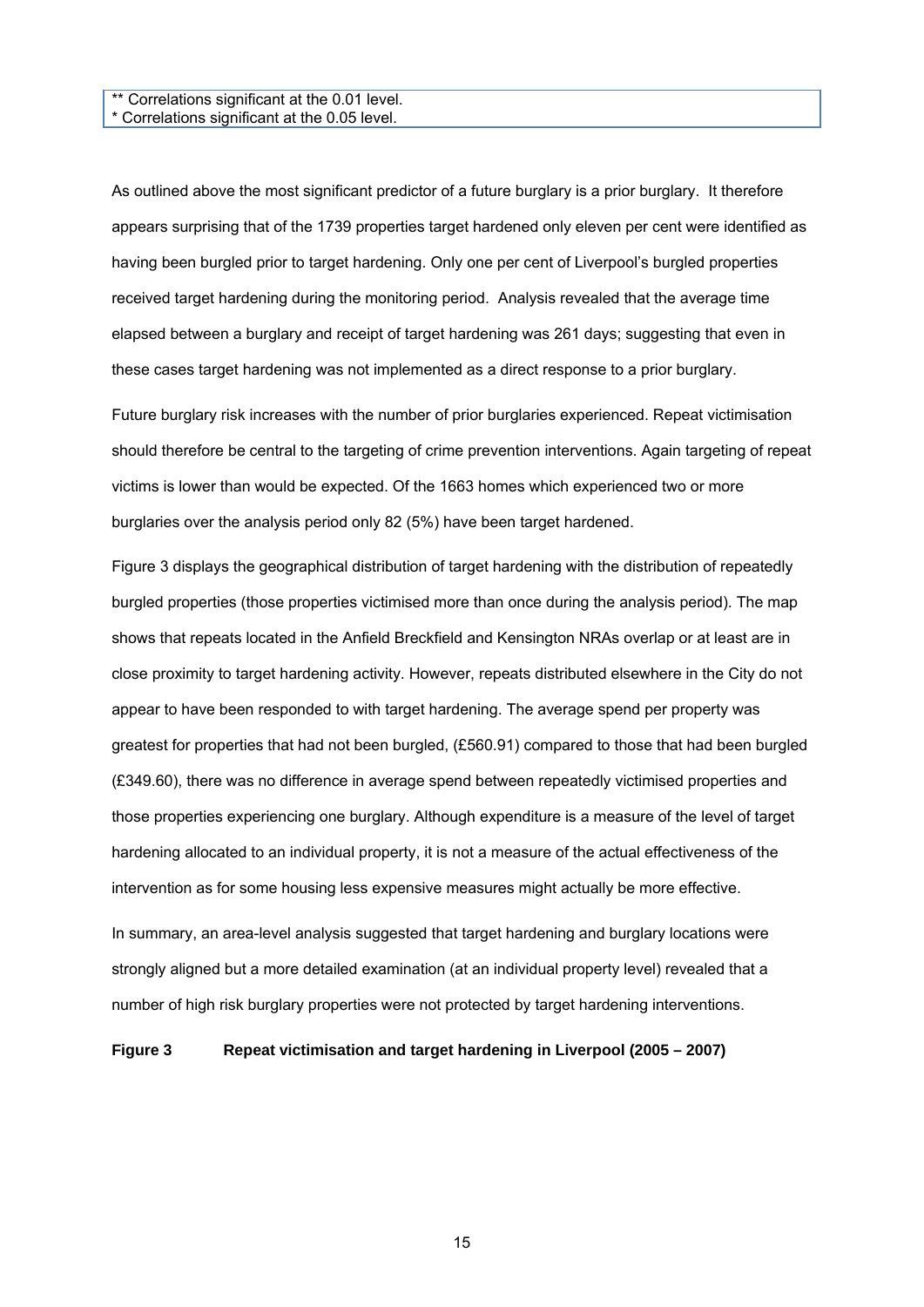

### **6.3 How has the relationship between burglary and target hardening changed over time?**

The relationship between target hardening and burglary locations did not remain stable throughout the monitoring period. The Index of Dissimilarity (IOD) compares how far the spatial the distribution of one variable compares to that of another (see above). In this case it compares how far target hardening matches the distribution of burglary. It produces a single value that can be used to relate burglary with target hardening. The value of the IOD ranges from 0.1 (least dissimilarity) to 1.0 (maximum dissimilarity). IOD values were calculated over ten quarterly time periods to identify the alignment of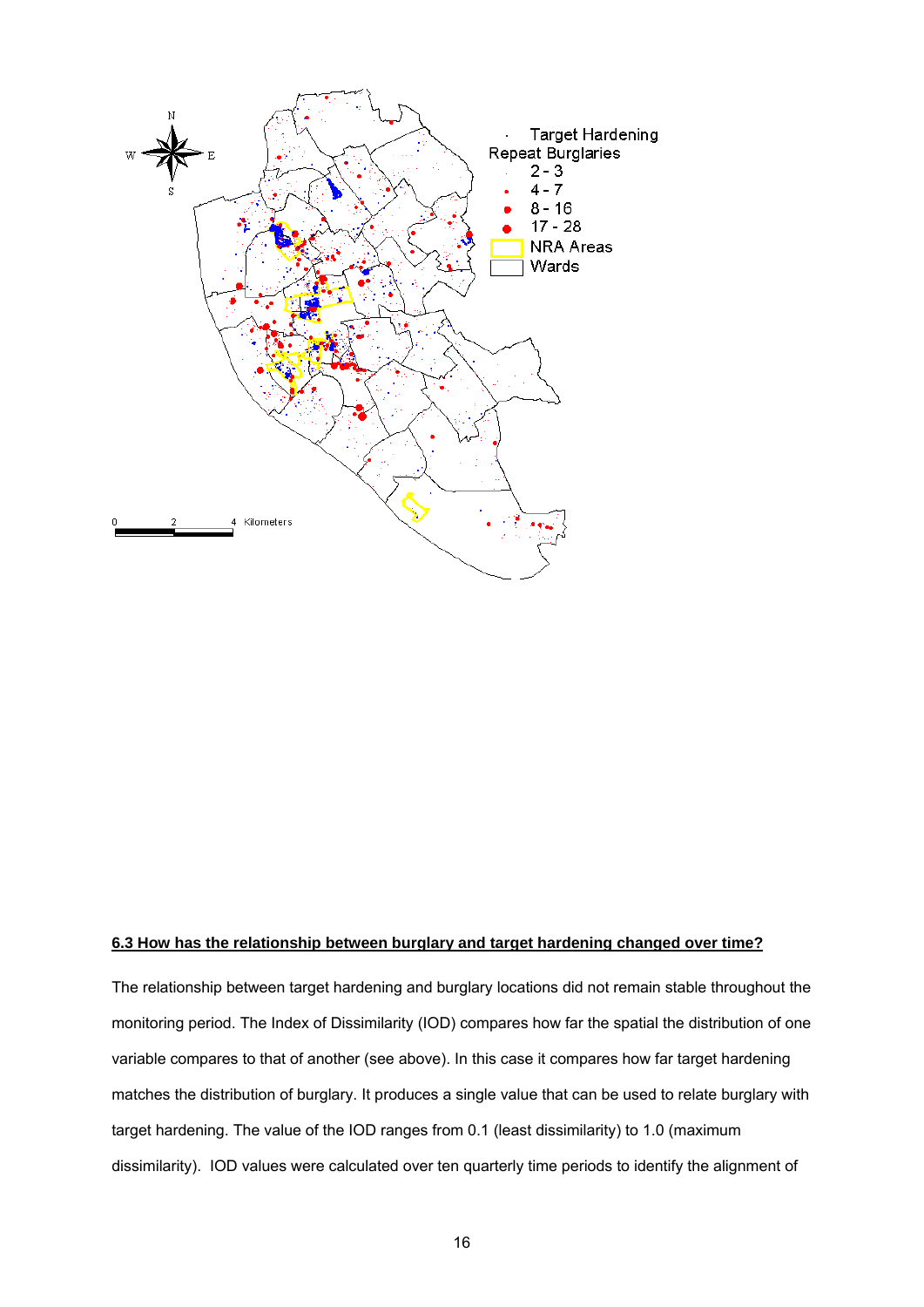target hardening to burglary and how this was changing over time. The results of this are shown in Figure 4. The IOD is examined for two different areas, at ward level, and at Super Output Area.

The IOD is consistently lower for wards than for Super Output Areas. This suggests that burglary and target hardening are better aligned at ward level but less so across smaller areas. In other words, the apparent inter-ward similarities between target hardening and burglary are not reproduced at the intra-ward level that is, when comparing burglary and target hardening across the Super Output Areas within wards. At both ward and Super Output Area level, levels of burglary and target hardening were most aligned in quarter one (i.e. most similar). Over time, at both Super Output Area and ward level, the IOD has increased, thus the distribution of burglary and target hardening has become more dissimilar (i.e. less well aligned).

## **Figure 4 Index of dissimilarity between burglary and target hardening by ward and Super Output Area (2005-2007)**



| <b>Time</b><br><b>Period</b>                                                                 | Jul to<br>Sep 05 | Oct to<br>Dec 05 | <b>Jan to</b><br>Mar 06 | Apr to<br>Jun 06 | Jul to<br>Sep 06 | Oct to<br><b>Dec 06</b> | Jan to<br><b>Mar 07</b> | Apr to<br>Jun 07 | Jul to<br>Sep 07 | Oct to<br><b>Dec 07</b> |
|----------------------------------------------------------------------------------------------|------------------|------------------|-------------------------|------------------|------------------|-------------------------|-------------------------|------------------|------------------|-------------------------|
| IOD (Ward)                                                                                   | 0.2              | 0.9              | 0.8                     | 0.3              | 0.7              | 1.0                     | 0.8                     | 0.9              | 1.0              | 0.7                     |
| IOD (SOA)                                                                                    | 0.6              | 1.0              | 0.9                     | 0.8              | 1.0              | 1.0                     | 0.9                     | 1.0              | 1.0              | 0.9                     |
| 6.4 What reasons can be identified to explain the overlap or mismatch between the allocation |                  |                  |                         |                  |                  |                         |                         |                  |                  |                         |

## **of target hardening and burglary risk?**

There are several reasons that underpin the imperfect alignment of target hardening resources to burglary risk: the challenges of implementing this intervention in the private sector, the prioritisation of certain localities as a condition of funding and the broader non crime specific objectives of target hardening.

Although the majority of burglaries in Liverpool (72%) occurred in privately owned dwellings (including both owner occupied and privately rented) they received only 51 per cent of the target hardening,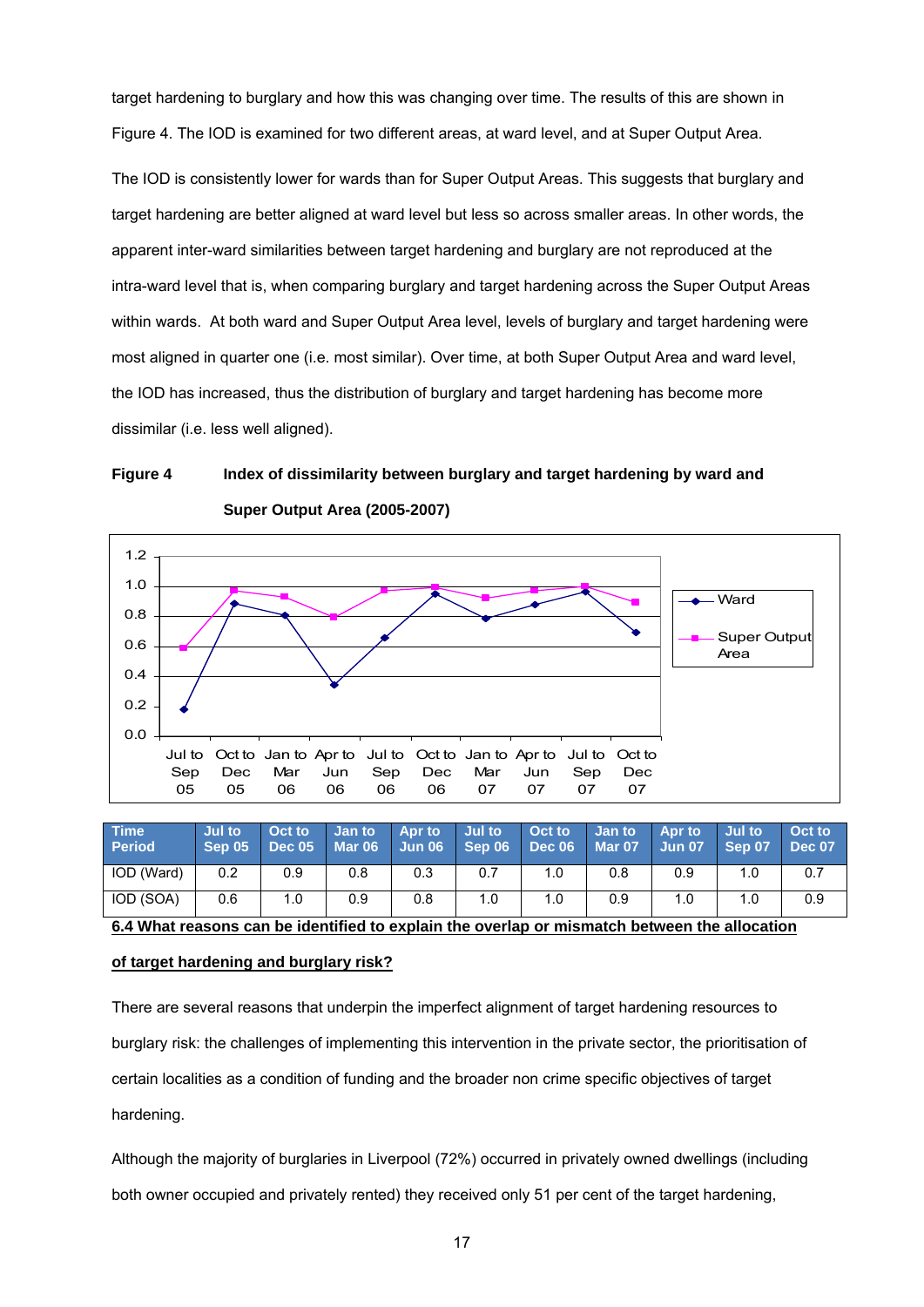whereas properties of Registered Social Landlords experienced 17 per cent of Liverpool burglaries and 30 per cent of target hardening. This probably reflects the fact that it is more straightforward for authorities to implement change in properties over which they have more direct control (for example, local authorities do not require the consent of occupiers to undertake security upgrades to homes under their direct control, and that legislative powers provides some leverage to ensure homes managed by Registered Social Landlords meet certain standards). Implementing target hardening interventions in the private sector presents greater challenges, not least gaining the involvement of landlords and homeowners. The relatively low level of installations within private homes is also likely to reflect the smaller proportions of such properties found within the City's regeneration zones.

Liverpool's area-based regeneration programmes probably had the strongest influence on the allocation of target hardening within the City. These initiatives provided most of the resources but restricted their spending to a few well defined areas. Consequently, 78 per cent of Liverpool's target hardening installations were concentrated within two of the NRA areas, yet these areas experienced only 48 per cent of Liverpool's burglaries.

Area-based initiatives such as the HMRI and NRAs inevitably involve prioritising some communities at the expense of others. A problem inherent in area targeting is where to draw the boundary as there are typically more households in need outside of priority areas than within them (Deakin and Edwards, 1993). The concentration of target hardening within NRAs in Liverpool is a reflection of the dilemma about how best to target scarce resources and one from which crime prevention is not immune (Hirschfield and Bowers, 2000). This is brought into sharper focus when target hardening and burglary risk are compared. However, it is also the case that the additional funding for regeneration in Liverpool has enabled more properties to be protected through target hardening than otherwise might have been the case.

Table 3 demonstrates that within these regeneration areas target hardening activity was concentrated within the Anfield Breckfield NRA. While this NRA had a high level of burglary, it was not the highest. The over-representation of target hardening in this area reflects the timetable of housing renewal activity for which Anfield Breckfield is amongst the first phases along with Kensington NRA, the area receiving the second highest level of target hardening.

# **Table 3 Resource targeting table, burglary and target hardening in six of the Liverpool Neighbourhood Renewal Areas (2005 – 2007)**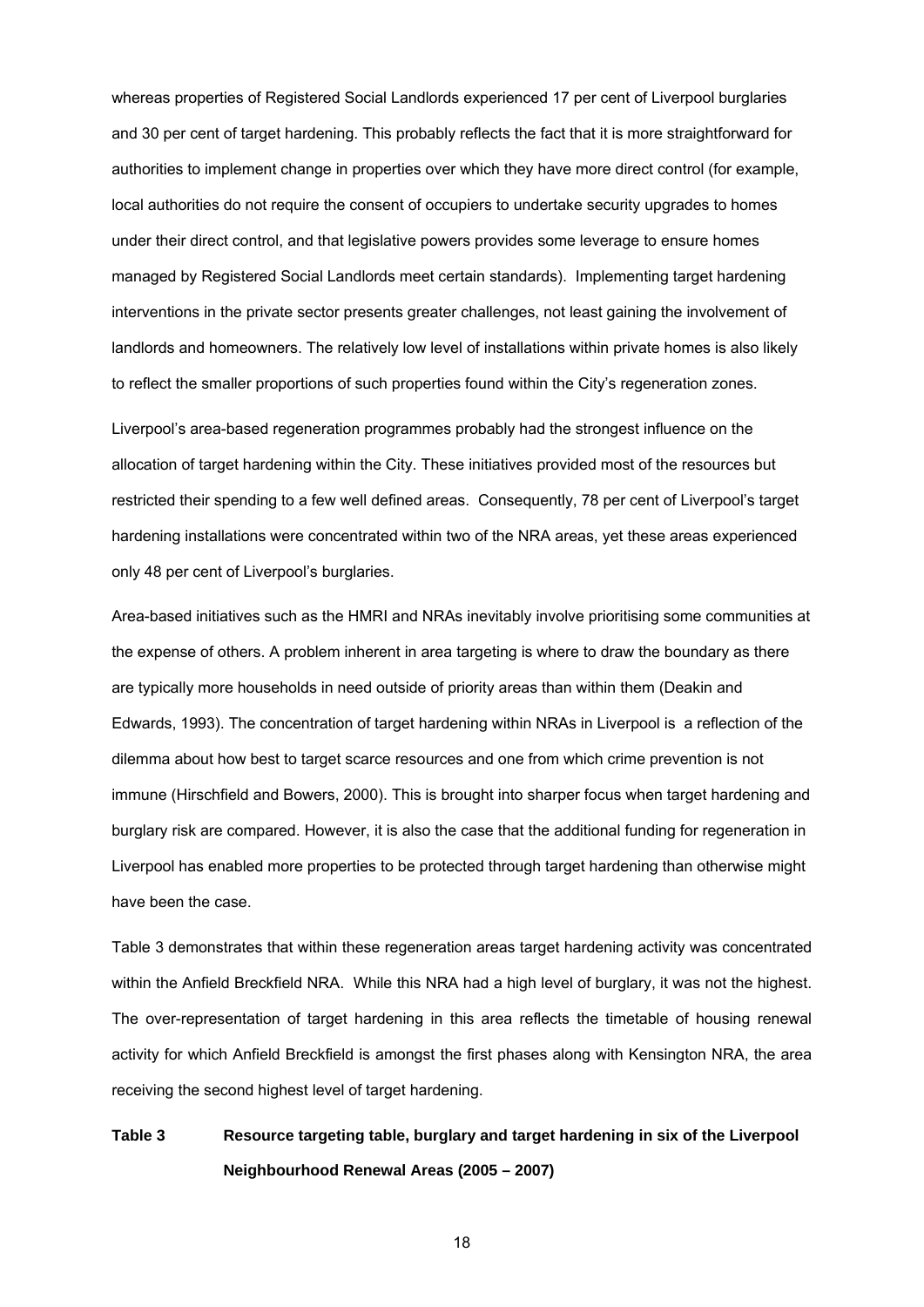|                              | <b>Number</b><br><b>of</b><br><b>Burglaries</b> | $\frac{9}{6}$<br><b>Liverpool</b><br><b>Burglaries</b> | <b>Cumulative</b><br>$\%$<br><b>Burglaries</b> | <b>%Properties</b><br><b>Target</b><br><b>Hardened</b> | <b>Cumulative</b><br>% Target<br><b>Hardening</b> | <b>Cumulative</b><br>% Liverpool<br><b>Households</b> |
|------------------------------|-------------------------------------------------|--------------------------------------------------------|------------------------------------------------|--------------------------------------------------------|---------------------------------------------------|-------------------------------------------------------|
| Kensington                   | 700                                             | 4.6                                                    | 4.6                                            | 14.9                                                   | 14.9                                              | 3.5                                                   |
| Anfield<br><b>Breckfield</b> | 506                                             | 3.4                                                    | 8.0                                            | 36.4                                                   | 51.3                                              | 5.7                                                   |
| <b>Princes Park</b>          | 201                                             | 1.3                                                    | 9.3                                            | 3.2                                                    | 54.5                                              | 7.1                                                   |
| Lodge Lane                   | 181                                             | 1.2                                                    | 10.5                                           | 2.6                                                    | 57.1                                              | 8.0                                                   |
| Picton                       | 123                                             | 0.8                                                    | 11.3                                           | 2.1                                                    | 59.2                                              | 8.5                                                   |
| Granby                       | 44                                              | 0.3                                                    | 11.6                                           | $\mathbf 0$                                            | 59.2                                              | 8.9                                                   |
| Rest of<br>Liverpool         | 13299                                           | 88.1                                                   | 100                                            | 40.8                                                   | 100                                               | 100                                                   |

The high levels of target hardening activity in the City and North NMA identified in Table 1 is also attributable to the concentration of neighbourhood renewal activity, with all but one of the NRAs and the majority of HMRI activity sited within its boundaries.

The three burglary hot spot areas identified in Figure 1 above overlap with the regeneration zones. All three hotspots fall within the HMRI area, although the most southerly of these three main hot spot areas does extend to outside the HMRI. Hot spot one overlaps with the Picton and Lodge Lane NRA areas, hot spot two with the Kensington NRA, and hot spot three with the Anfield Breckfield NRA.

These hot spot areas have a large proportion of target hardening, especially in the Anfield Breckfield NRA and the Kensington NRA. However, the most southerly hot spot (three) has been afforded less target hardening, potentially as part of it lies outside of the HMRI area. Consequently properties at risk of future burglary are more likely to receive target hardening if they are located within a regeneration zone.

Area based regeneration initiatives in Liverpool have adopted target hardening to meet a number of objectives, not limited to burglary reduction. This includes other crime prevention targets, such as the reduction of domestic violence, hate crime and criminal damage, but also includes wider social targets including 'living through change' and community cohesion.

# **7.0 Discussion: Was target hardening distributed appropriately, given the distribution of populations and burglary risk across Liverpool?**

This research has examined the relationship between the allocation of target hardening in Liverpool and burglary risk, both in location and time. It is evident from this research that although an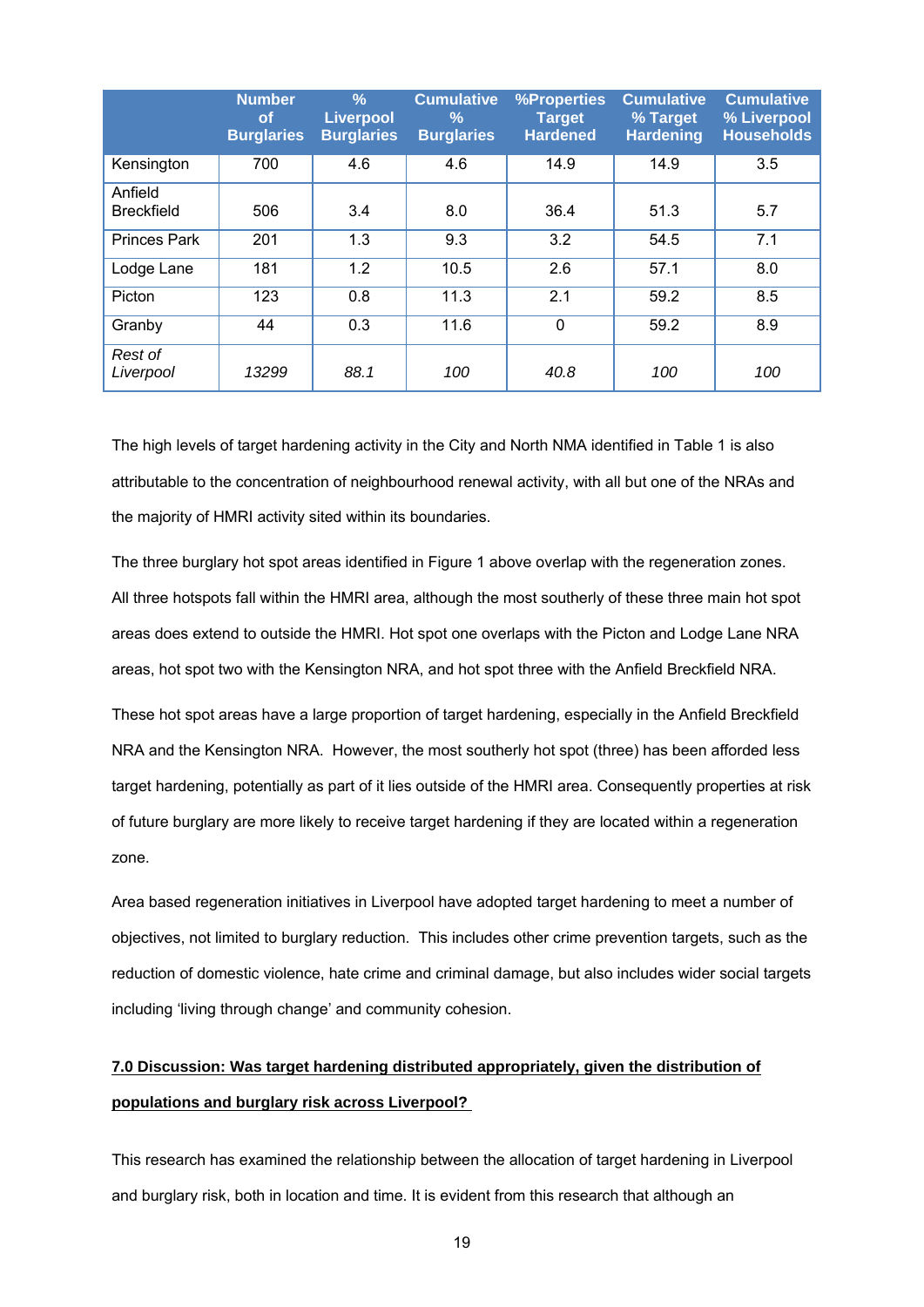examination at ward level suggests those wards with high levels of burglary also experience high levels of target hardening, this relationship becomes less apparent when looking at smaller geographical scales (super output area and individual property level). Indeed only 11% of target hardened properties had previously been burgled. Over time, the distribution of target hardening and burglary have shown increasing dissimilarity. Furthermore, despite the well established research demonstrating the importance of repeat victimisation in predicting future burglary, the target hardening in Liverpool has not been directed towards repeats. This is a missed opportunity to help those properties most at risk

It is suggested that there are a number of potential reasons for the imperfectly aligned relationship between burglary and target hardening. There are perhaps three that can be clearly identified from this research.

- There are a range of priorities (beyond burglary reduction) for which target hardening is implemented.
- A large proportion of the funding is from regeneration activity which has distinct geographical locations and a wider remit than burglary prevention
- There is no clear systematic method for allocating target hardening based on a number of key risk factors. These include burglary risk, prior target hardening, the funding available (incorporating discussion between the RSLs, Citysafe and HMRI), and also potentially the vulnerability of the occupants.

It is evident that the co-alignment between burglary and target hardening has decreased over time. One of the likely reasons for this is that the funding activity within the NRA areas has been phased in over time and has been channelled primarily in two areas during the study period. Although this has increased the volume and dosage of target hardening in the areas that have benefited it has at the same time widened the gap between areas of need, where burglary risk is greatest, and the areas that have been protected that contain only a small proportion of the properties most at risk. This is clearly reflected in the IOD values that show an increasing disparity between the areas most vulnerable to burglary and those best protected against it.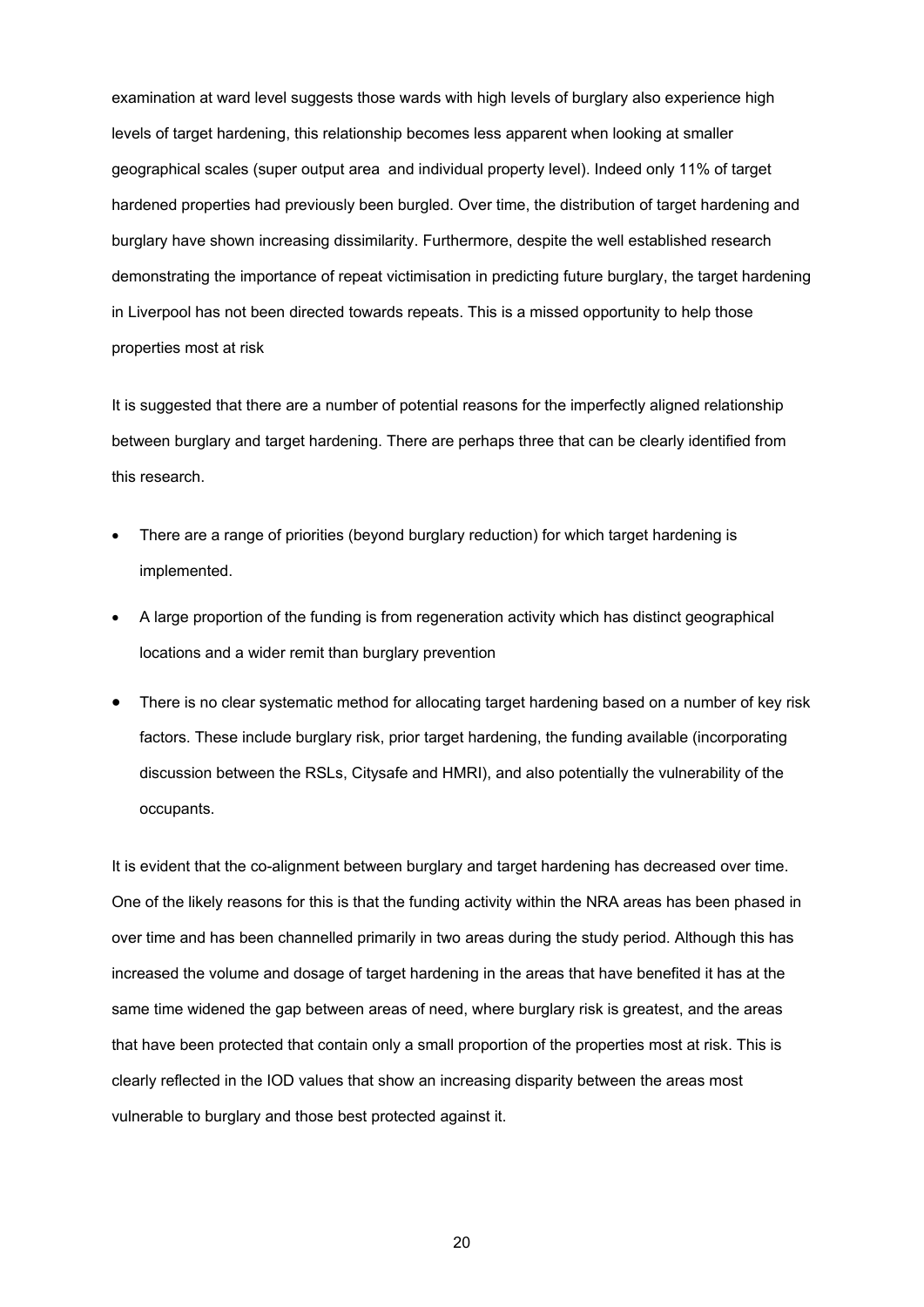It would have been useful for the purposes of this research to examine target hardening by each of the sources of funding separately to ascertain if there were differences in the relationship between target hardening and burglary risk by funding source. Unfortunately, the available data did not permit this. The next stages of this research, which the authors will discuss in a future paper, will examine the actual impact of target hardening on burglary, and then from this to recommend suggestions for the future strategic deployment of target hardening resources.

## **7.1 Future Research**

This paper has presented an analysis of the spatial distribution of a policy intervention, an area of research which, unlike the analysis of policy problems, has received limited attention from academics. Further development of this approach for other crime prevention contexts is necessary to comprehend the extent to which:

- crime prevention measures are allocated appropriately given the populations at most at risk;
- 'inverse prevention laws' exists (i.e. where areas with lower crime receive more attention, Harvey et al, 1989)
- there is a variation in crime prevention response across communities with similar levels of need;
- improvements in the alignment of prevention with risk are required.

It has been acknowledged that target hardening in Liverpool was implemented to meet a broad range of objectives. Within the scope and remit of this research it was only possible to consider the alignment of resource inputs to locations of burglary risk. Future research should consider the alignment of resources to these other objectives and assess whether different priorities produce complementary or competing registers of at risk properties.

While the impact of target hardening has not been the subject of this paper, previous research has indicated that methods of resource allocation are instrumental factors in the effectiveness of interventions. Where detailed policy data are available future research should compare the impact of variant targeting strategies on outcomes. The analysis of the spatial and temporal distribution of crime prevention overlaid with the corresponding distribution of crime might shed more light on how far crime change can be attributed to policy interventions; the inability to do so being a persistent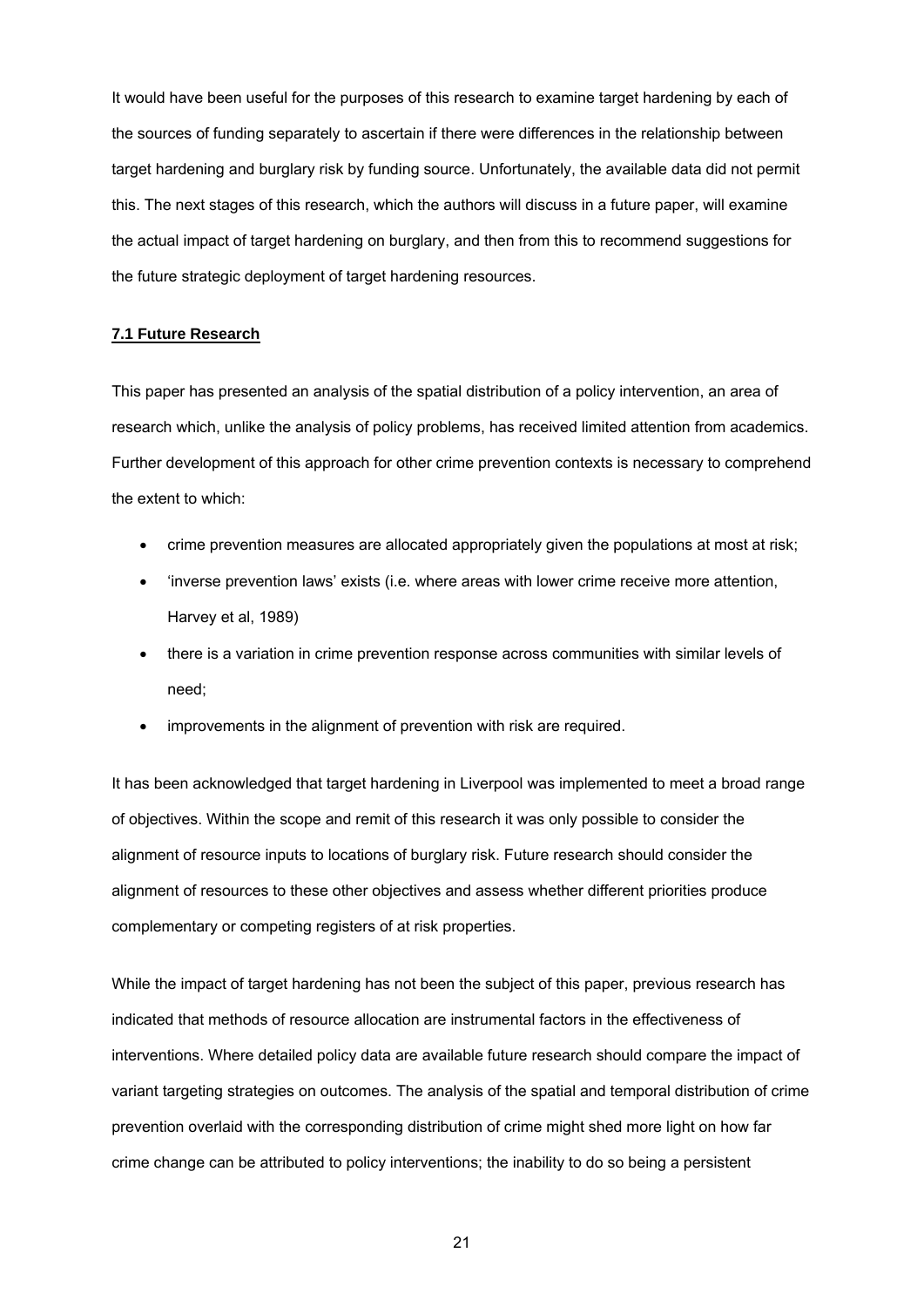dilemma that confronts most policy evaluators (Pawson and Tilley, 1997, Eck, 2005). This approach to policy questions may require the development of refined methodologies for evaluation.

The benefits of policy analysis are not limited to crime and crime prevention, and are eminently applicable to other social policy domains, and notably to investigations into the interactions between policy domains.

#### **7.2 Future Policy and Practice**

It has been acknowledged that target hardening is installed to meet a wide range of policy objectives. However, as burglary reduction remains an intended outcome of target hardening it is essential that the highest risk properties are protected. The analysis has shown that to date this has not been the case. There is an indisputable case for prioritising properties on the basis of prior burglary history, area crime levels and existing levels of target hardening protection. The authors are working with Liverpool City Safe to pilot the use of a Property Risk Index which incorporates these three risk factors in order to produce a register of at risk properties.

An additional factor in this is the difference between risk and vulnerability highlighted by Millie (2008), and the implications this has on the how to prioritise target hardening. Should properties in high crime areas be targeted, or those which have been burgled before in high crime areas (highest risk), or those with residents deemed to be more vulnerable, or a combination of some or all of these?

The limitations of geographically-bounded funding streams can result in a 'post code lottery' where high risk cases lying outside funding zones are poorly served. Opportunities for more flexible funding sources should be explored where possible. The current round of HMRI funding offers greater flexibility in providing assistance in that a proportion of funds can now be allocated outside of the regeneration zone.

A clear implication of the research outlined above is the sheer volume and detail of information that would need to be captured on policy interventions such as target hardening, the responsibility for which would fall on a range of agencies and gatekeepers. The centralised approach to data collation adopted by City Safe is valuable offering greater efficiency and economies of scale and the potential to be expanded to a wider range of policy interventions.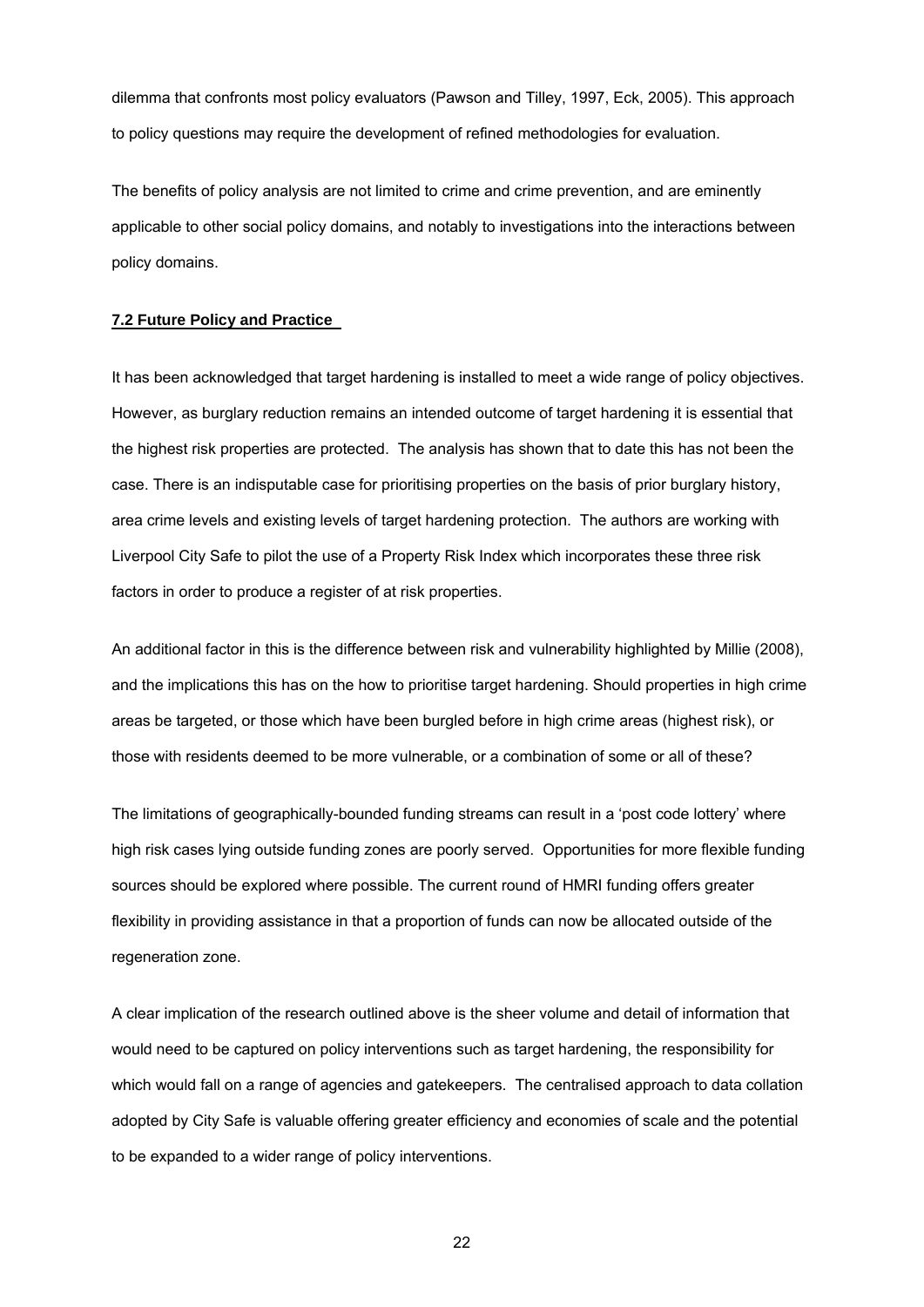## **8.0 References**

Anderson, D., Chenery, S. Pease, K. (1995) Biting Back: Tackling Repeat Burglary and Car Crime. *Crime Detection and Prevention Series Paper No 58*. London: Home Office.

Armitage, R. (2000) An evaluation of secured by design housing within West Yorkshire. *Briefing Note 7/00*, London: Home Office.

Bowers, K., Newton, M. and Nutter, R. (2001) A GIS-linked Database for Monitoring Repeat Domestic Burglary. in Hirschfield, A. and Bowers, K.(eds). *Mapping and Analysing Crime Data: Lessons from Research and Practice*. Taylor and Francis: London and New York.

Budd, T. (1999) Burglary of Domestic Dwellings: Findings from the British Crime Survey. *Home Office Statistical Bulletin*, Issue 4/99. London: Home Office.

Chainey, S. and Ratcliffe, J. (2005) *GIS and Crime Mapping*. Wiley and Sons: Chichester.

Clarke, R. V. (1997) *Situational Crime Prevention: Successful Case Studies*, Monsey, New York: Criminal Justice Press.

Cornish, D., and Clarke, R., (2003) Opportunities, Precipitators and Criminal Decisions: A Reply to Wortley's Critique of Situational Crime Prevention, in Smith, M. and Cornish, D. (eds) *Theory for Practice in Situational Crime Prevention*. Crime Prevention Studies, vol. 16, Monsey, NY: Criminal Justice Press, pp 41–96.

Deakin, N., and Edwards, J. (1993) The Enterprise Culture and the Inner City. London: Routledge.

Duncan, O., and Duncan, B. (1955) 'A methodological analysis of segregation indices' American Sociological Review, 20, (2), 210-217.

Eck, J, (2005) Evaluation for lesson learning, in Tilley, N., (ed.) *Handbook of Crime Prevention*. Cullompton, Devon: Willan, pp 699-733.

Ekblom, P., Law, H., Sutton, M. and Wiggins, R. (1996) Safer Cities and Domestic Burglary, Home Office Research Study 164, Home Office: London.

Farrell, G. (2005): Progress and Prospects in the Prevention of Repeat Victimisation, in Tilley, N., (ed.) *Handbook of Crime Prevention*. Cullompton, Devon: Willan, pp 143-170

Hamilton-Smith, L.N. and Kent, A. (2005) Preventing Domestic Burglary, in Tilley, N., (ed.) *Handbook of Crime Prevention*. Cullompton, Devon: Willan, pp 417 – 457.

Harvey, L., Grimshaw, P. and Pease, K., (1989) Crime Prevention Delivery: The work of crime prevention officers, in Morgan, R. and Smith, D. (eds) *Coming to Terms with Policing: Perspectives on Policy*. London: Routledge, pp 82-96

Hirschfield, A. (2004) The Impact of the Reducing Burglary Initiative in the North of England. *Home Office Online Report 40/04*, London: Home Office.

Hirschfield, A. and Bowers, K. (2000) Targeting Resources for Crime Prevention, in Ballintyne, S. Pease, K. and McLaren, V. (eds), *Secure Foundations: Key Issues in Crime Prevention, Crime Reduction and Community Safety*. London: Institute for Public Policy Research: 203-223.

Hirschfield, A. and Newton, A., (2008) The Crime-Crime Prevention Relationship: A Manchester Case Study. Built Environment 34:1, 104-120

Homel, P., Nutley, S., Webb, B. and Tilley, N. (2004) Investing to deliver: Reviewing the Implementation of the UK Crime Reduction Programme. Home Office Research Study 281, London: Home Office.